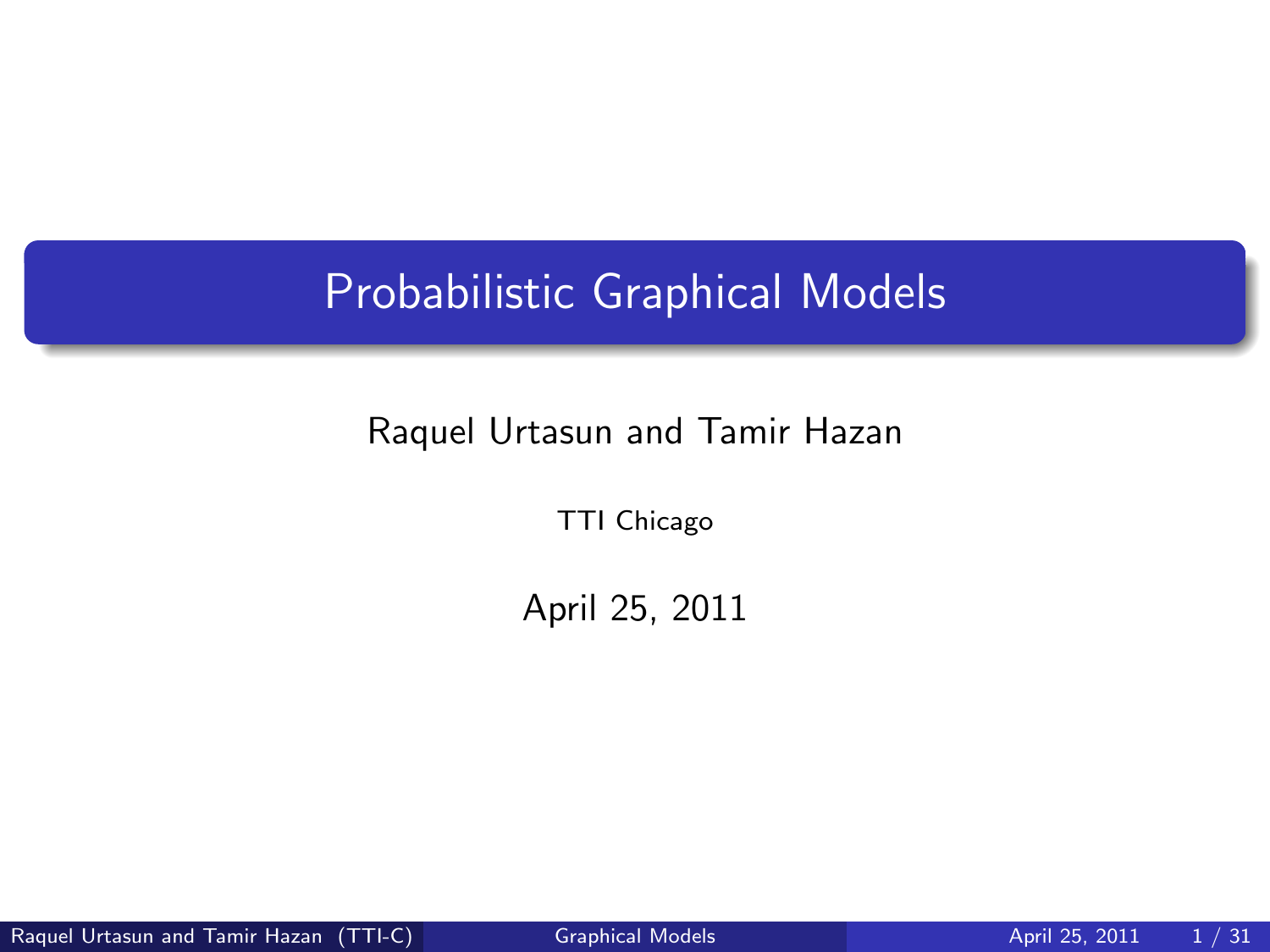Past two weeks

- Exact inference via VE
- **•** Exact inference via message-passing

This week

- Exact inference via optimization
- **•** Approximate inference via optimization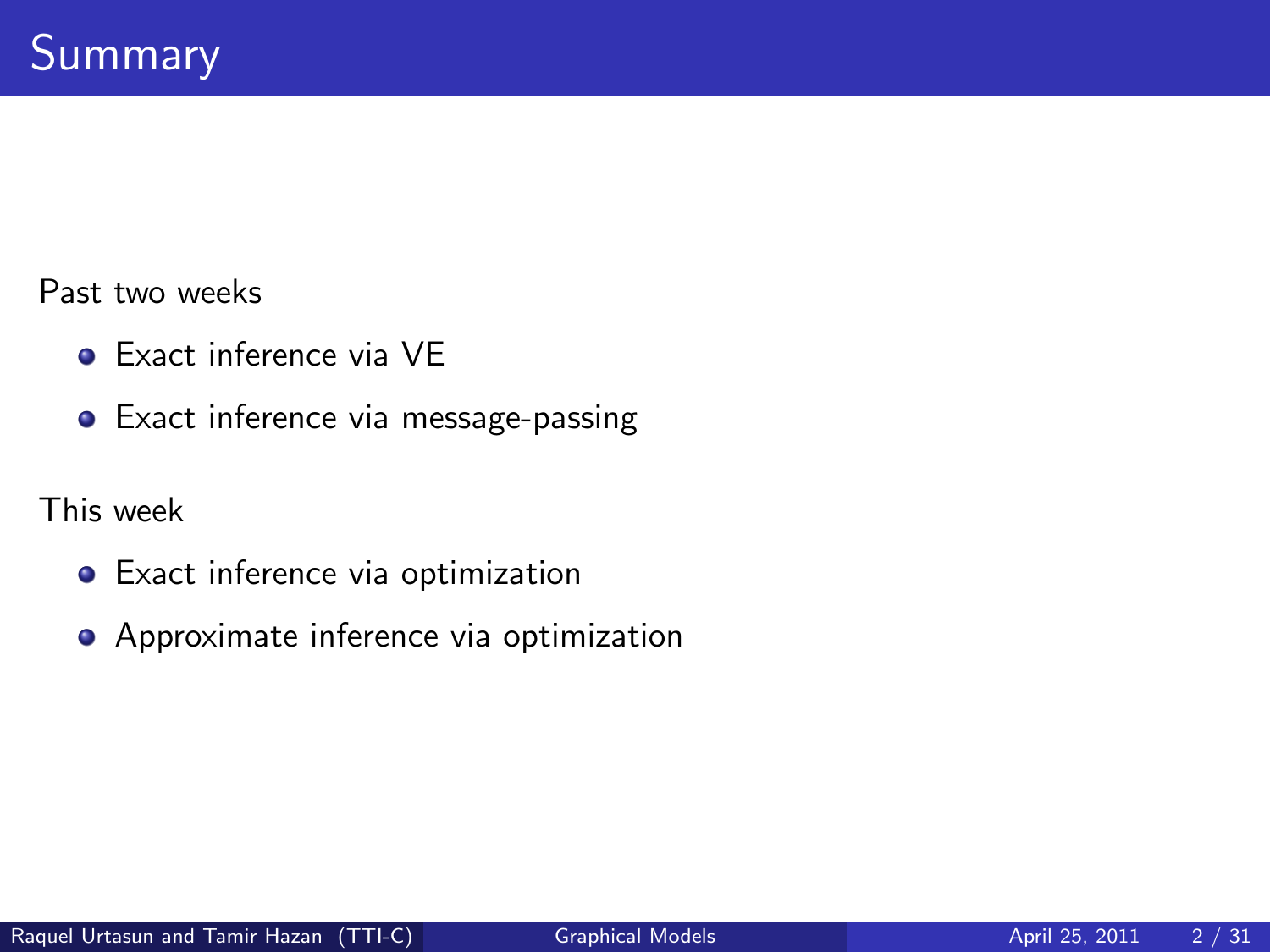- The computational complexity and memory requirements of exact inference are exponential with the tree-width.
- This is prohibitive for a large set of applications.
- **In this week we will see approximations that construct an approx.** of  $P_{\Phi}$  that is simple to do inference over.
- The general principle exploited is locality.
- $\bullet$  The target class (i.e., approximation) is called  $Q$ .
- We seek a Q that best approximates  $P_{\Phi}$ .
- Queries will be done over Q.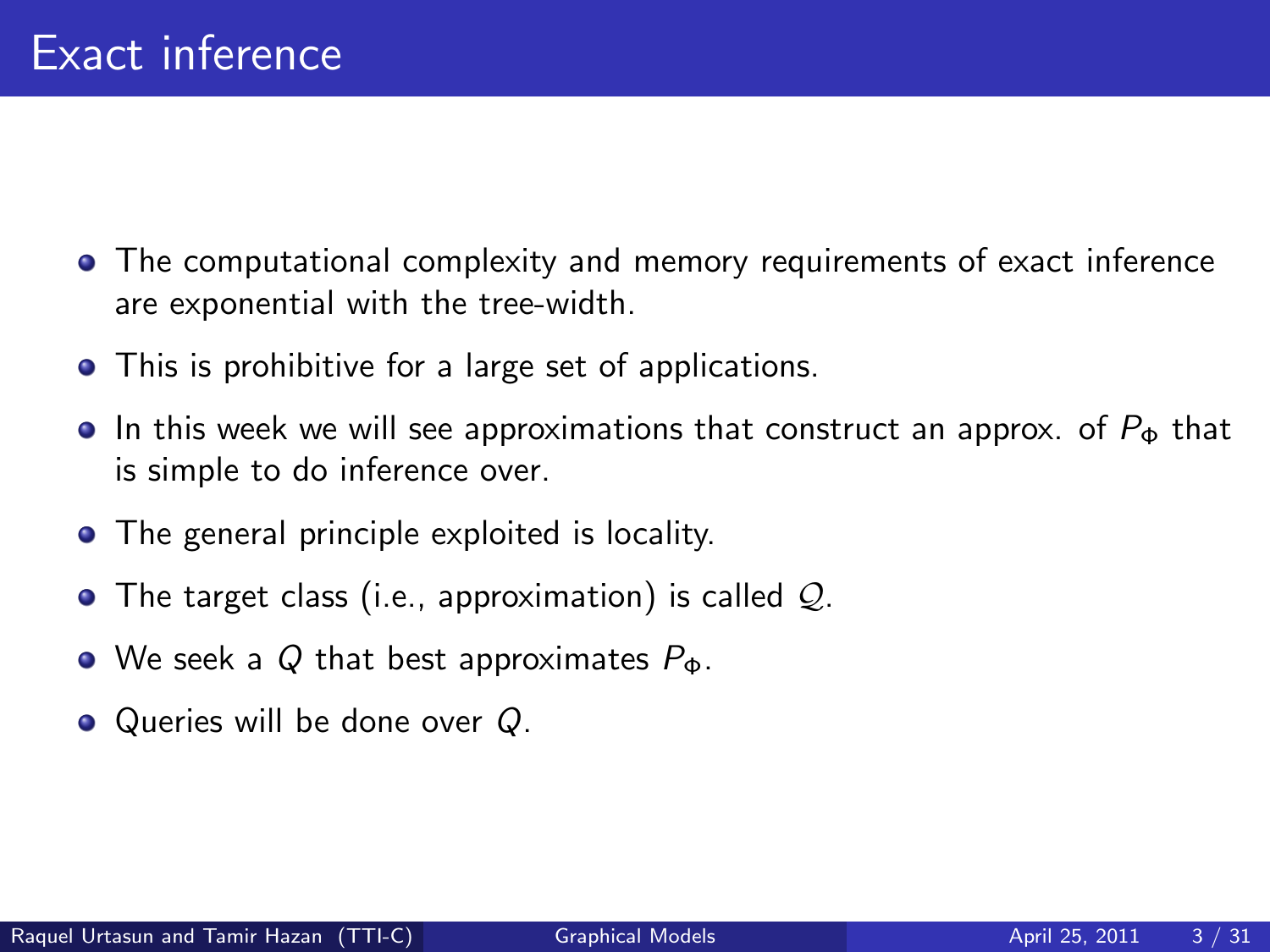There are three types of approx. methods:

- **1** Methods that use clique tree message passing on structures other than cliques, e.g., loopy BP. They optimize approximate versions of the energy functional.
- **2** Methods that use message passing on clique trees with approximate messages, e.g., expectation propagation (EP).
- <sup>3</sup> Generalizations of mean field methods. They use the exact energy functional, but restrict attention to a class  $Q$  that have a particular simple factorization.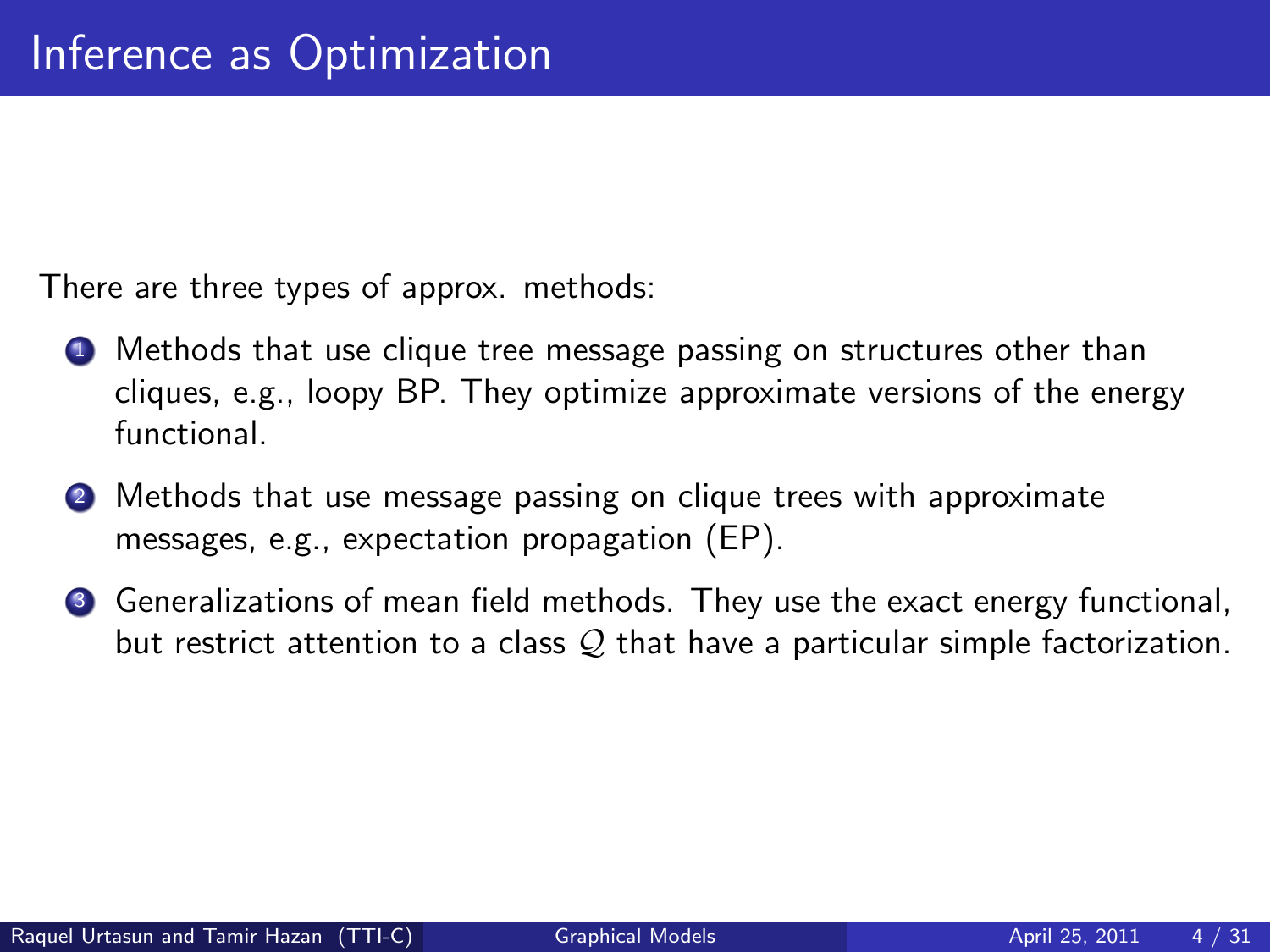Assume we have a factorized distribution

$$
P_{\Phi}(\mathcal{X}) = \frac{1}{Z} \prod_{\phi \in \Phi} \phi(\mathbf{U}_{\phi})
$$

with  $\mathbf{U}_{\Phi} = \text{Scope}(\phi) \subseteq \mathcal{X}$ .

- The result of Sum-Product BP is a calibrated tree, with calibrated set of beliefs.
- In exact inference we find beliefs that match the distribution defined by an initial set of factors.
- $\bullet$  We can interpret exact inference as searching over the set of distributions  $\mathcal{Q}$ that are representable by the cluster tree to find a distribution  $Q^*$  that matches  $P_{\Phi}$ .
- Thus we search for a calibrated distribution that is "as close as possible" to  $P_{\Phi}$ .
- Many possible ways:  $L_2$ ,  $L_1$ , relative entropy, etc.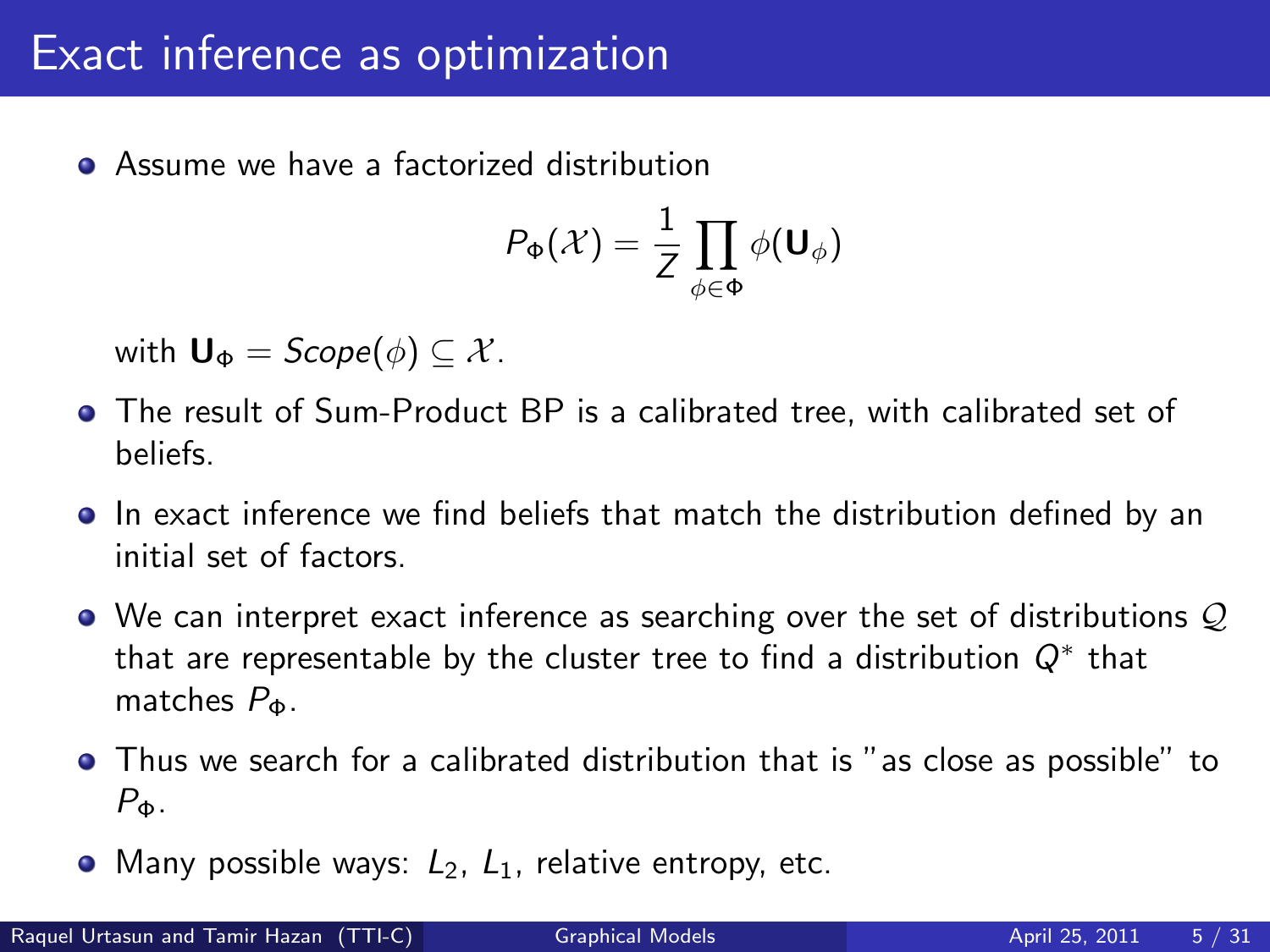# Relative Entropy

• The relative entropy or KL divergence between  $P_1$  and  $P_2$  is

$$
\mathbf{D}(P_1||P_2) = \mathbf{E}_{\mathcal{X} \sim P_1} \left[ \ln \frac{P_1(\mathcal{X})}{P_2(\mathcal{X})} \right]
$$

- $\mathsf{D}(P_1||P_2) \geq 0$  and is 0 iff  $P_1(\mathcal{X}) = P_2(\mathcal{X})$ .
- The relative entropy is not symmetric (remember lecture on M-projection  $\mathbf{D}(P_{\Phi}||Q)$  and l-projection  $\mathbf{D}(Q||P_{\Phi})$ ).
- $\bullet$  M-projection is more adequate, as is the number of bits lost when coding  $P_{\Phi}$ using Q.
- $\bullet$  However, the M-projection requires marginals over  $P_{\Phi}$  to compute

$$
Q = \underset{Q}{\text{argmin}} \, \mathbf{D}(P_{\Phi} || Q)
$$

and the I-projection does not to compute

$$
Q = \underset{Q}{\text{argmin}} \, \mathbf{D}(Q||P_{\Phi})
$$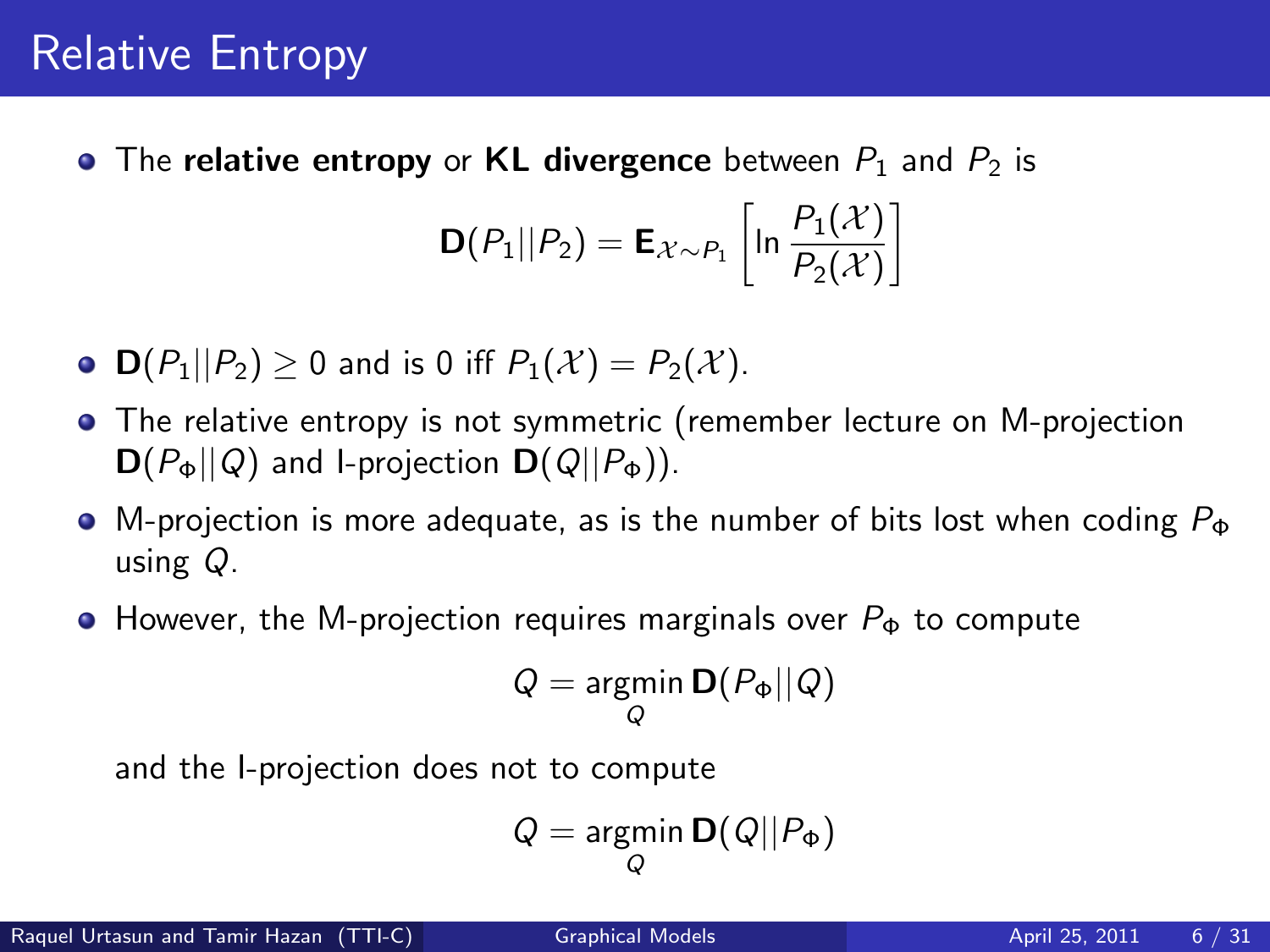### Representation I

- **•** We want to search over Q that minimizes  $D(Q||P_{\Phi})$ .
- **•** Suppose we are given a cluster tree  $\mathcal T$  for  $P_{\Phi}$ :  $\mathcal T$  satisfies running intersection and family preserving properties.
- Suppose we are given a set of beliefs

$$
\mathbf{Q} = \{\beta_i : i \in \mathcal{V}_\mathcal{T}\} \cup \{\mu_{i,j} : (i-j) \in \mathcal{E}_\mathcal{T}\}\
$$

with  $\beta_i$  the beliefs over  $\mathsf{C}_i$  and  $\mu_{i,j}$  the beliefs over  $\mathsf{S}_{i,j}.$ 

• The set of beliefs satisfy the clique tree invariant

$$
Q(\mathcal{X}) = \frac{\prod_{i \in \mathcal{V}_{\mathcal{T}}} \beta_i(\mathsf{C}_i)}{\prod_{(i-j) \in \mathcal{E}_{\mathcal{T}}} \mu_{i,j}(\mathsf{S}_{i,j})}
$$

• The set of beliefs Q satisfy the marginal consistency constraints if  $\forall i \in \mathcal{V}_{\mathcal{T}}, \ \ \beta_i(\mathbf{c}_i) = Q(\mathbf{c}_i), \qquad \forall (i - j) \in \mathcal{E}_{\mathcal{T}}, \ \ \mu_{i,j}(\mathbf{s}_{i,j}) = Q(\mathbf{s}_{i,j})$ 

• The beliefs correspond to the marginals of Q.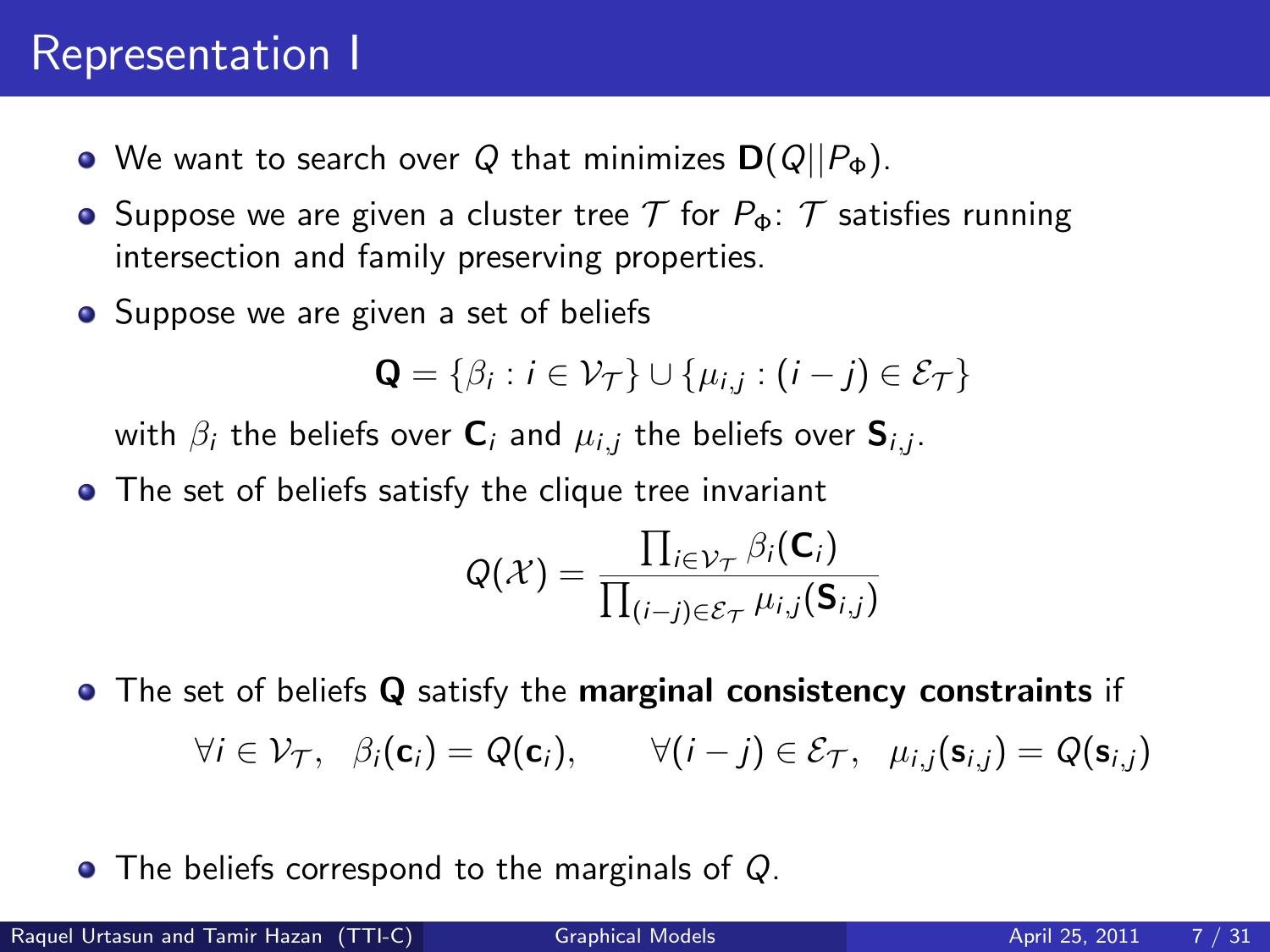- We are searching over a set of distributions Q that are representable by a set of beliefs Q over the cliques and sepsets in a particular clique tree structure.
- We have make two decisions on Q:
	- **1** Space of distributions we are considering, i.e., all distributions such as  $T$  is an I-map.
	- <sup>2</sup> Representation of the distributions, i.e., a set of calibrated clique beliefs.
- $\bullet$  We can now do exact inference by maximizing  $-\mathbf{D}(Q||P_{\Phi})$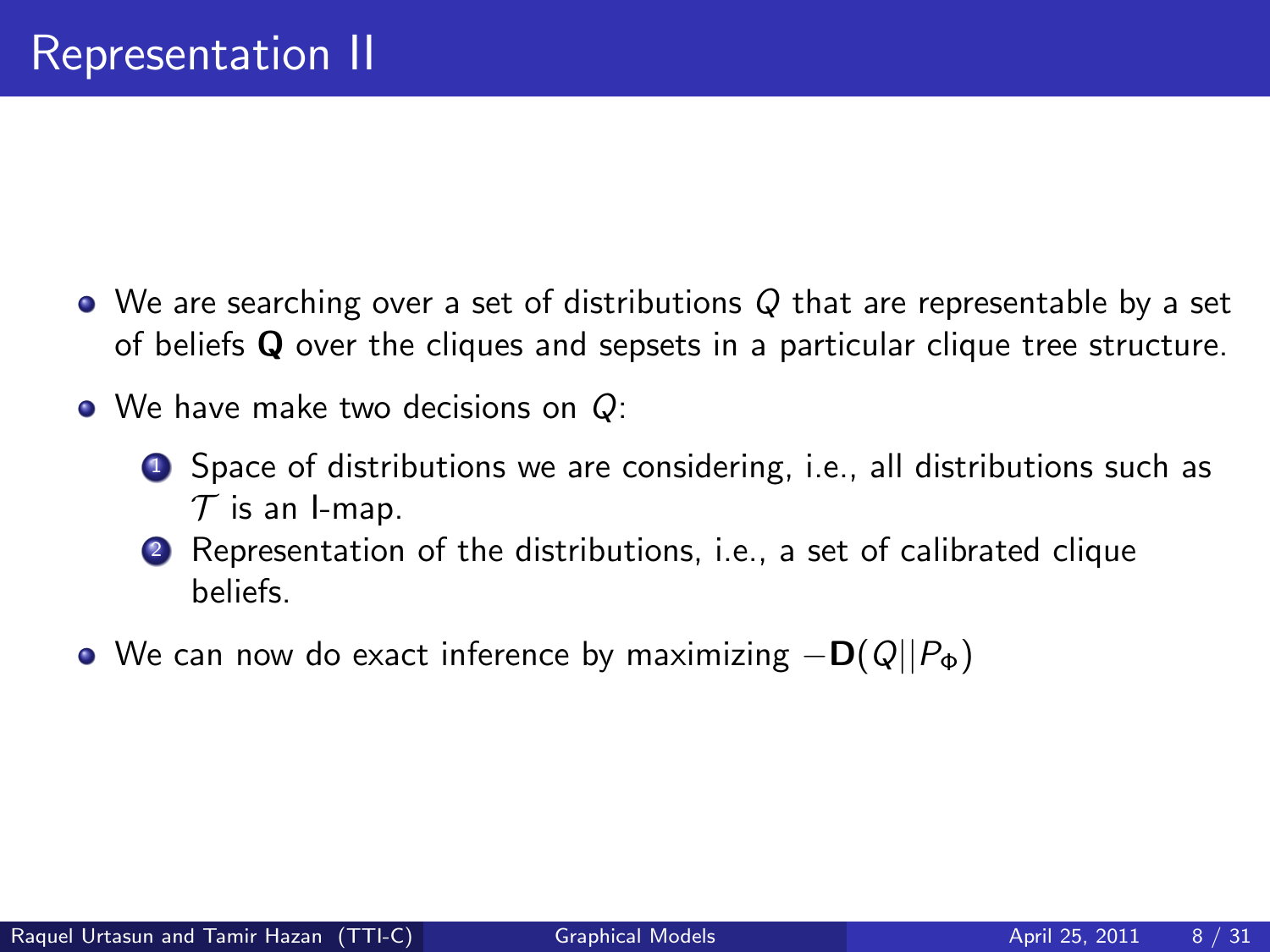# Optimization Program

CTree-Optimize-KL Find  $Q = \{ \beta_i : i \in \mathcal{V}_\mathcal{T} \} \cup \{ \mu_{i,j} : (i-j) \in \mathcal{E}_\mathcal{T} \}$ that maximize  $-D(Q||P_{\Phi})$  $\mu_{i,j}[s_{i,j}] \quad = \quad \sum_{{\cal C}_i - {\cal S}_{i,j}} \beta_i[c_i] \quad \ \forall (i{-}j) \in {\cal E}_{\cal T}, \forall s_{i,j} \in \, Val({\cal S}_{i,j})$ subject to  $\sum_i \beta_i[c_i] = 1$   $\forall i \in \mathcal{V}_T.$ 

- When solving this we look at different configurations that satisfies the marginal consistency constraints, and select the configuration that is closer to  $P_{\Phi}$ .
- If T is an I-map of  $P_{\Phi}$  then there is a unique solution of this optimization.
- It can be found by the exact inference algorithms we have already seen.
- We can search for Q that minimizes  $\mathbf{D}(Q||P_{\Phi})$ .
- However we have to sum over all possible instantiations of  $\mathcal{X}$ .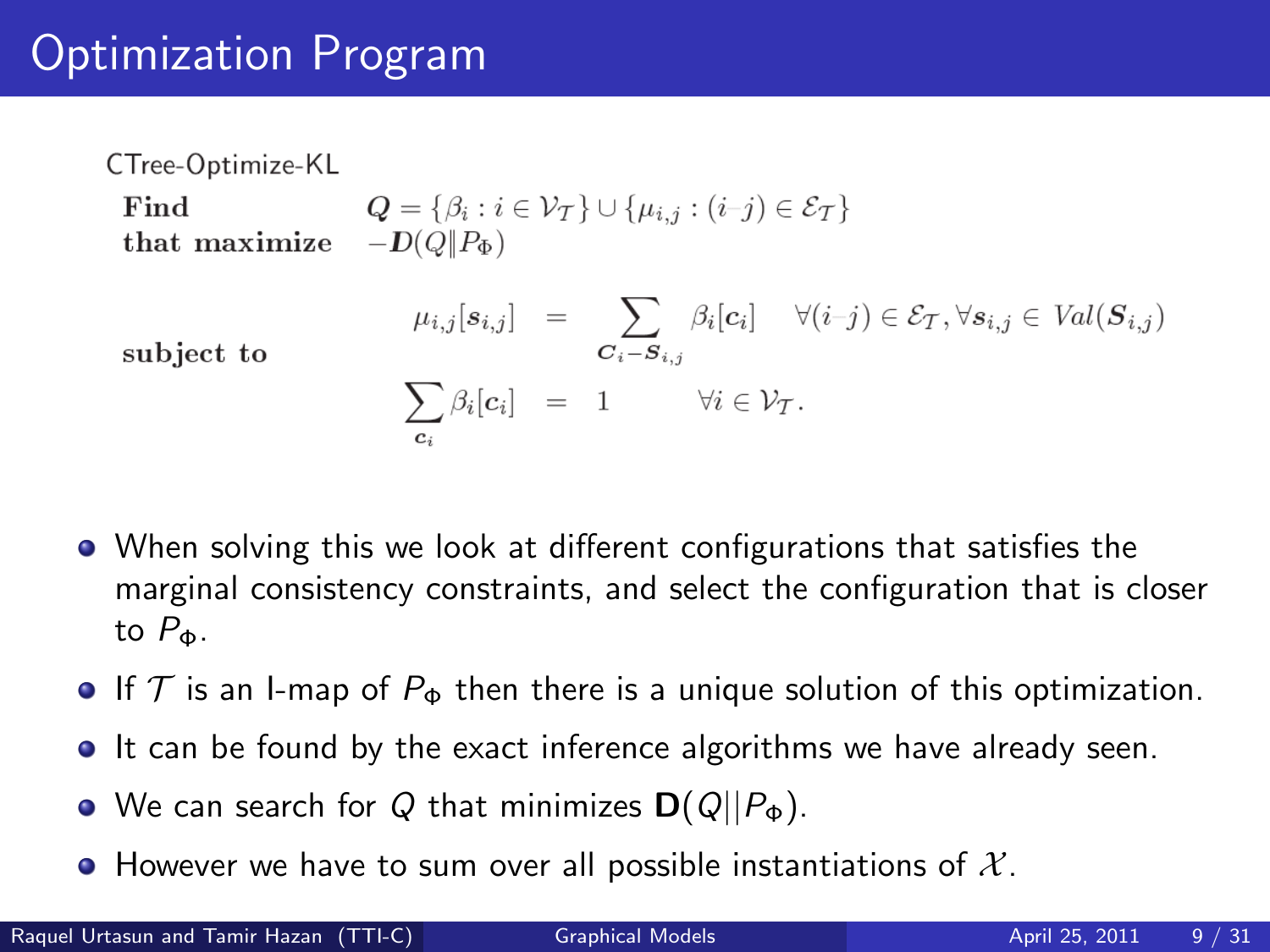## Energy Functional

**Theorem:**  $D(Q||P_{\Phi}) = \ln Z - F(\hat{P}_{\Phi}, Q)$ , where  $F(\hat{P}_{\Phi}, Q)$  is the energy functional  $\mathsf{F}(\hat{P}_\Phi,Q)=\mathsf{E}_{\mathcal{X}\sim Q}\left[ \ln \hat{P}(\mathcal{X})\right]+\mathsf{H}_Q(\mathcal{X})=\sum \mathsf{E}_{\mathcal{X}\sim Q}\left[\ln \phi\right]+\mathsf{H}_Q(\mathcal{X})$ φ∈Φ

Proof: Let's write

$$
\textbf{D}(Q||P_{\Phi}) = \textbf{E}_{\mathcal{X} \sim Q} \left[ \ln Q(\mathcal{X}) \right] - \textbf{E}_{\mathcal{X} \sim Q} \left[ \ln P_{\Phi}(\mathcal{X}) \right]
$$

using product form of  $P_{\Phi}$ 

$$
\ln P_{\Phi}(\mathcal{X}) = \sum_{\phi \in \Phi} \ln \phi(\mathbf{U}_{\phi}) - \ln Z
$$

Since  $H_{\Omega}(\mathcal{X}) = -E_{\mathcal{X}\sim\Omega}$  [ln  $Q(\mathcal{X})$ ] then

$$
\mathbf{D}(Q||P_{\Phi}) = -\mathbf{H}_{Q}(\mathcal{X}) - \mathbf{E}_{\mathcal{X}\sim Q} \left[ \sum_{\phi \in \Phi} \ln \phi(\mathbf{U}_{\phi}) \right] + \mathbf{E}_{\mathcal{X}\sim Q} \left[ \ln Z \right]
$$

Z does not depend on Q.

Raquel Urtasun and Tamir Hazan (TTI-C) [Graphical Models](#page-0-0) April 25, 2011 10 / 31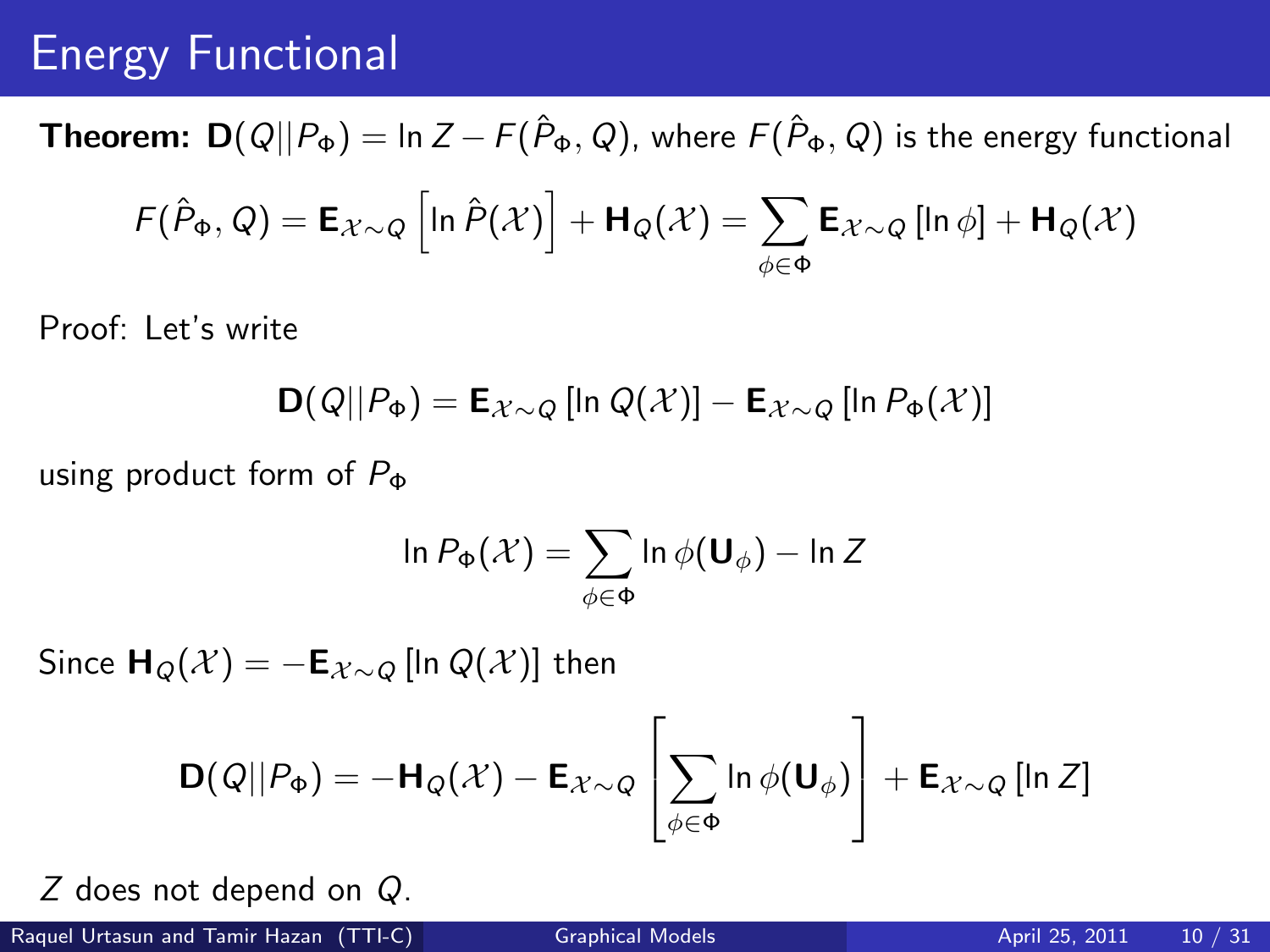$$
\mathbf{D}(Q||P_{\Phi}) = -\mathbf{H}_{Q}(\mathcal{X}) - \mathbf{E}_{\mathcal{X}\sim Q} \left[\sum_{\phi \in \Phi} \ln \phi(\mathbf{U}_{\phi})\right] + \ln Z
$$

- $\bullet$  As Z does not depend on Q, minimizing the relative entropy is equivalent to maximizing the energy functional  $F(\hat{P}_{\Phi}, Q)$ .
- **•** This is called the (Helmholtz) Free Energy.

$$
F(\hat{P}_{\Phi}, Q) = \sum_{\phi \in \Phi} \mathbf{E}_{\mathcal{X} \sim Q} \left[ \ln \phi \right] + \mathbf{H}_{Q}(\mathcal{X})
$$

- **It contains two terms, the energy term and the entropy term.**
- Choice of Q important so that we can evaluate both terms.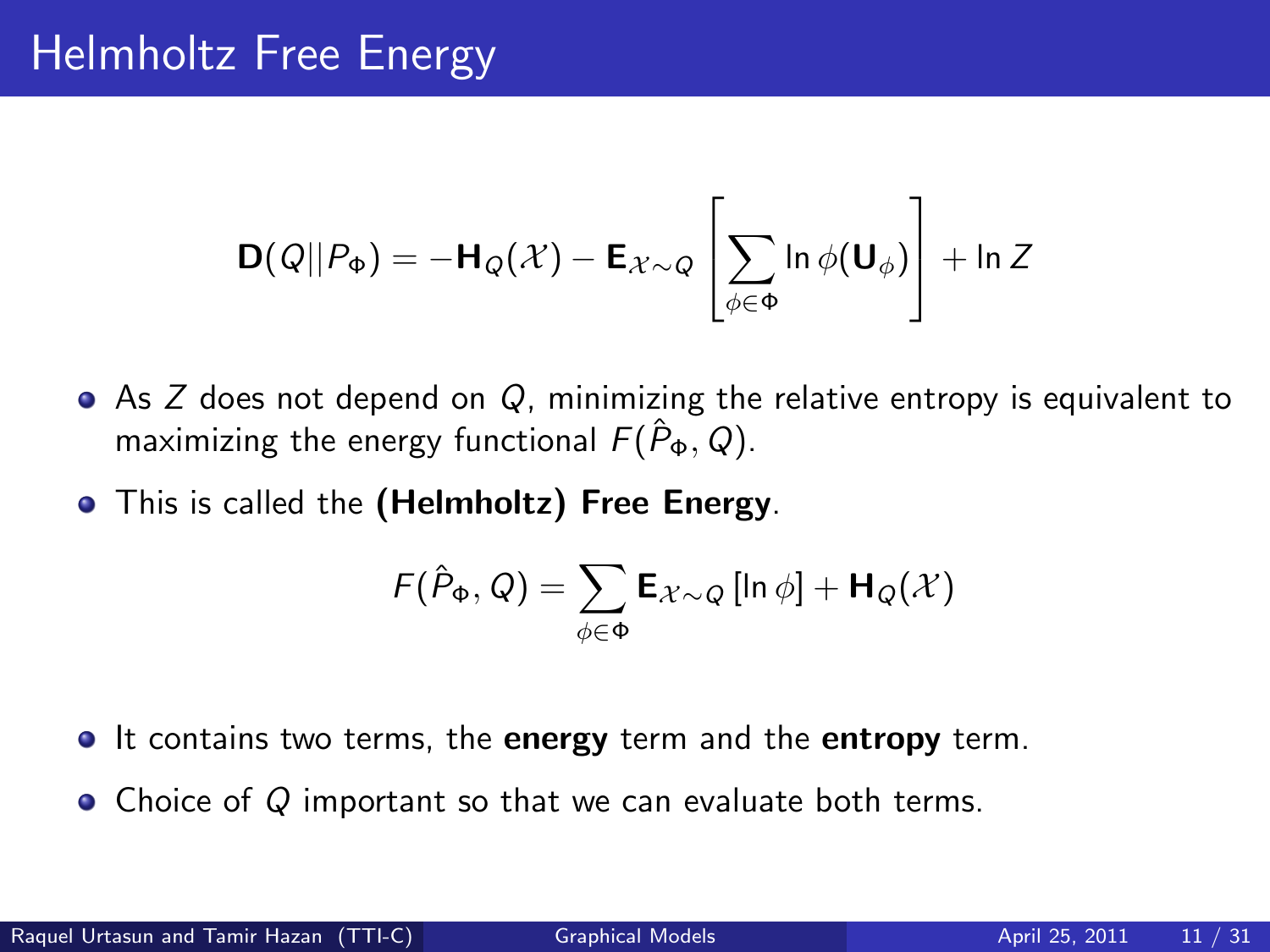# Optimizing the Energy Functional

- $\bullet$  We pose the problem of finding a good approx.  $Q$  as the one of maximizing the energy functional (minimizing the relative entropy).
- $\bullet$  By choosing appropriate Q we can evaluate the energy functional and also maximize it.
- As  $\mathbf{D}(Q||P_{\Phi}) \geq 0$ , then  $\ln Z \geq F(\hat{P}_{\Phi}, Q)$ .
- The energy functional is a lower bound on the logarithm of the partition function.
- Computing the partition function is one of the hardest queries of inference. This gives us a lower bound.
- We now look into variational methods, which are inference methods that optimize this energy functional.
- We introduce additional degrees of freedom over which we optimize to get the best approximation.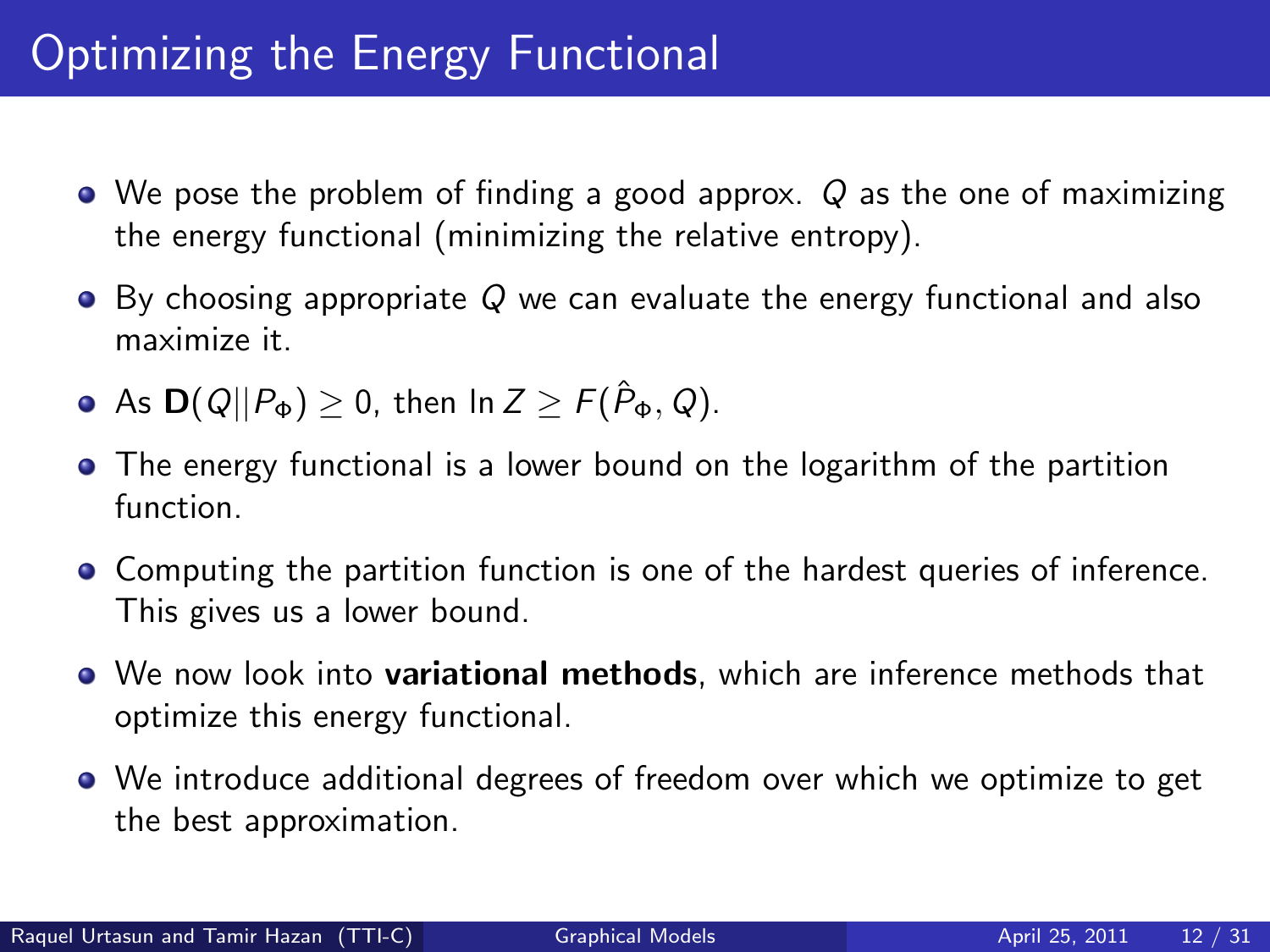- Reformulate the optimization problem in terms of the energy functional.
- **•** For the case of calibrated trees, we can simplify the objective function.

**Def:** Given a cluster tree T with a set of beliefs Q and an assignment  $\alpha$  that maps factors  $\phi$  to clusters in  $\mathcal T$ , we define

$$
\hat{F}(\hat{P}_{\Phi}, \mathbf{Q}) = \sum_{i \in \mathcal{V}_{\mathcal{T}}} \mathbf{E}_{\mathbf{C}_i \sim \beta_i} [\ln \psi_i] + \sum_{i \in \mathcal{V}_{\mathcal{T}}} \mathbf{H}_{\beta_i}(\mathbf{C}_i) - \sum_{(i-j) \in \mathcal{E}_{\mathcal{T}}} \mathbf{H}_{\mu_{i,j}}(\mathbf{S}_{i,j})
$$

where  $\psi_i$  is the set of initial potentials

$$
\psi_i = \prod_{\phi, \alpha(\phi)=i} \phi
$$

- Let's examine these expectations.
- **Importantly all the terms are local.**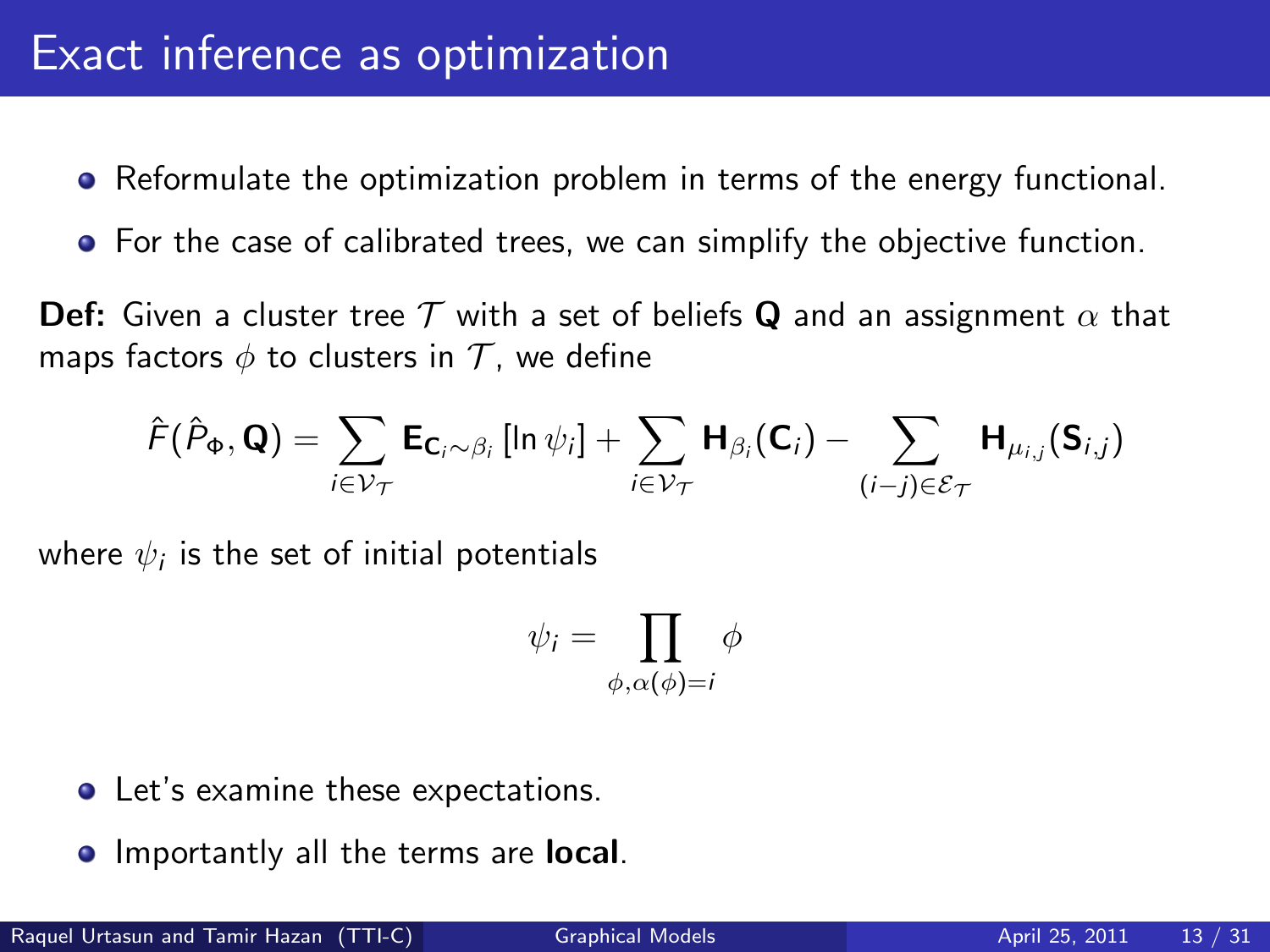**Prop:** If Q is a set of calibrated beliefs for  $T$  and Q is defined as

$$
Q(\mathcal{X}) = \frac{\prod_{i \in \mathcal{V}_{\mathcal{T}}} \beta_i}{\prod_{(i-j) \in \mathcal{E}_{\mathcal{T}}} \mu_{i,j}}
$$

then  $\hat{F}(\hat{P}_{\Phi}, \mathbf{Q}) = F(\hat{P}_{\Phi}, Q)$ . **Proof:** Since In  $\psi_i = \sum_{\phi,\alpha(\phi)=i}\ln\phi$  and  $\beta_i(\mathsf{c}_i) = Q(\mathsf{c}_i)$  we have  $\sum$ i  $\bm{\mathsf{E}}_{\bm{\mathsf{C}}_i \sim \beta_i} \left[ \ln \psi_i \right] = \sum \limits$ φ  $\mathsf{E}_{\mathsf{C}_i\sim Q} \left[ \mathsf{In}\, \phi \right]$ 

Moreover

$$
\mathsf{H}_{Q}(\mathcal{X}) = \sum_{i \in \mathcal{V}_{\mathcal{T}}} \mathsf{H}_{\beta_i}(\mathsf{C}_i) - \sum_{(i-j) \in \mathcal{E}_{\mathcal{T}}} H_{\mu_{i,j}}(\mathsf{S}_{i,j})
$$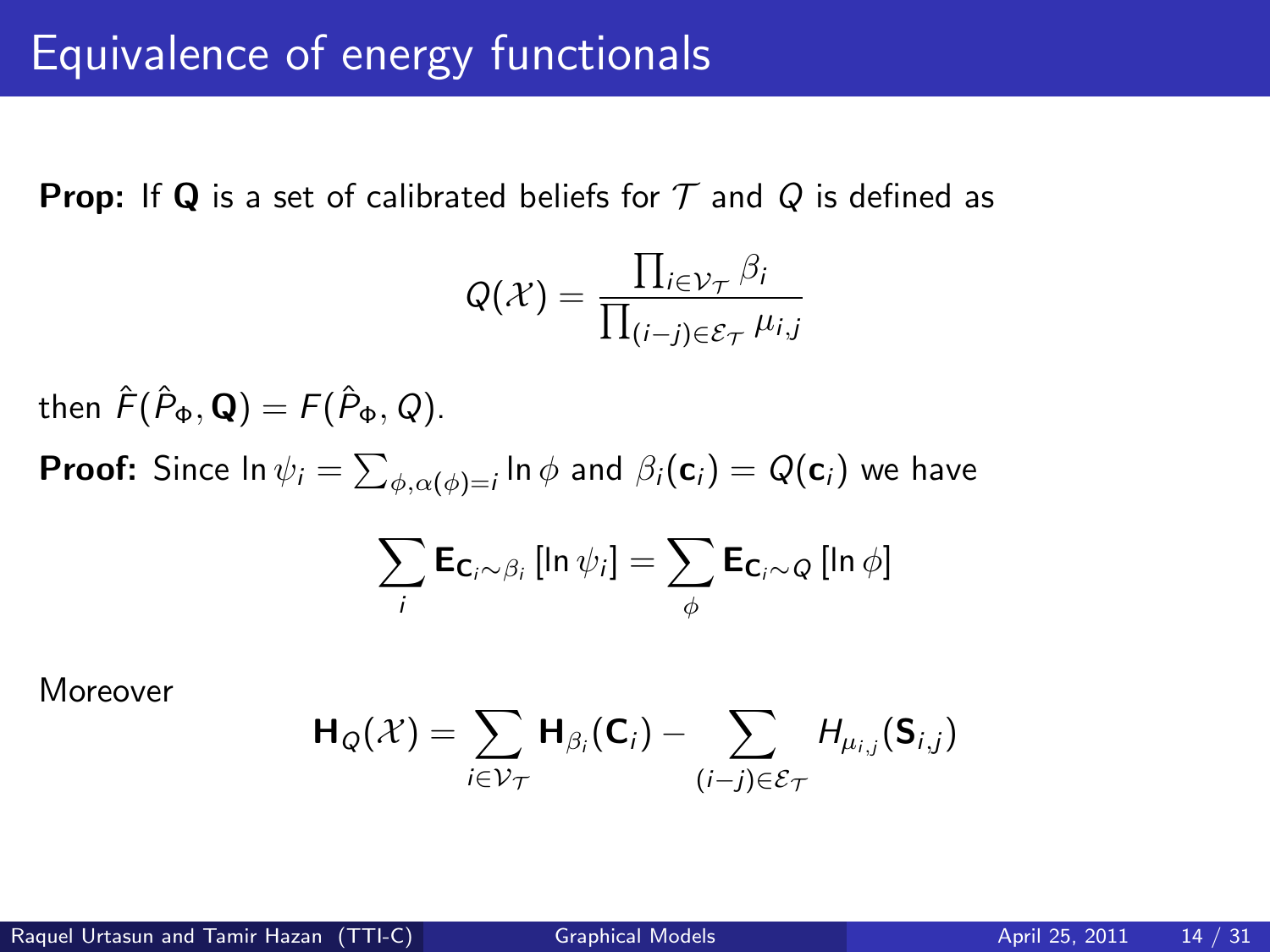### Exact inference as optimization

- If Q factorizes according to T, we can represent it with a set of calibrated beliefs.
- We impose marginal consistency constraint so that neighboring beliefs agree on the marginal distribution, i.e., the beliefs are calibrated.
- We can now derive a new optimization

CTree-Optimize

\nFind

\n
$$
Q = \{ \beta_i : i \in \mathcal{V}_T \} \cup \{ \mu_{i,j} : (i-j) \in \mathcal{E}_T \}
$$
\nthat maximize

\n
$$
\tilde{F}[\tilde{P}_{\Phi}, Q]
$$
\n
$$
\mu_{i,j}[s_{i,j}] = \sum_{\substack{C_i - S_{i,j} \\ \forall (i-j) \in \mathcal{E}_T, \forall s_{i,j} \in \text{Val}(S_{i,j})}} \beta_i[c_i]
$$
\nsubject to

\n
$$
\sum_{c_i} \beta_i[c_i] = 1 \qquad \forall i \in \mathcal{V}_T
$$
\n
$$
\beta_i[c_i] \geq 0 \qquad \forall i \in \mathcal{V}_T, c_i \in \text{Val}(C_i)
$$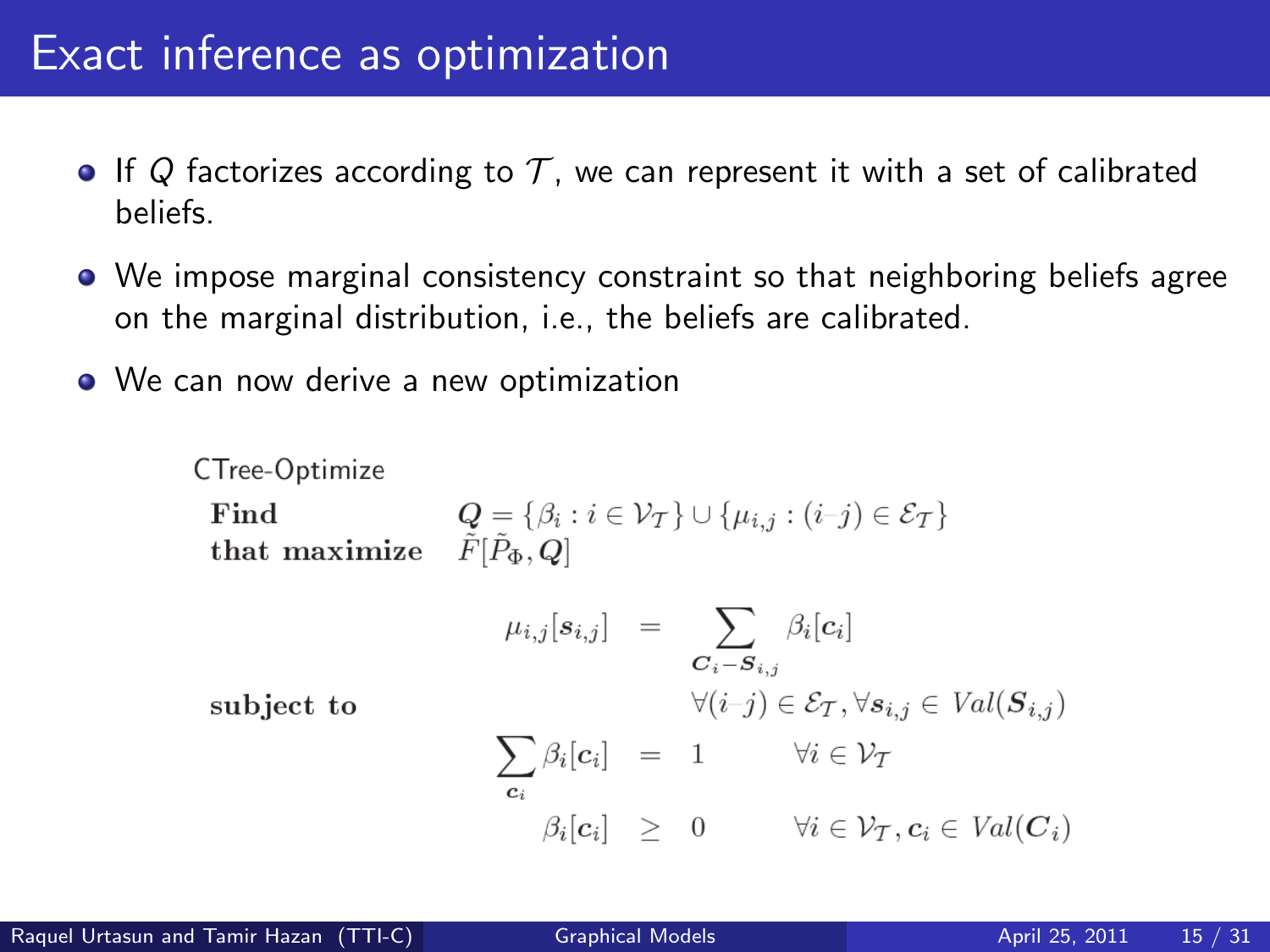### Lagrange multipliers

• The method of Lagrange multipliers provides a strategy for finding the maxima and minima of a function subject to constraints

> max  $x, y$  $f(x, y)$ subject to  $g(x, y) = c$

• We introduce a new variable  $\lambda$  called the Lagrange multiplier and write the Lagrange function

$$
L(x, y, \lambda) = f(x, y) + \lambda (g(x, y) - c)
$$

 $\lambda$  can be added or subtracted.

- If  $f(x, y)$  is maximum for the original constrained problem, then there exists a  $\lambda$  such that  $(x, y, \lambda)$  is a stationary point for the Lagrange function.
- $\bullet$  Stationary points are those points where the partial derivatives of  $L$  are zero.
- Not all stationary points yield a solution of the original problem.
- Thus, the method of Lagrange multipliers yields a necessary condition for optimality in constrained problems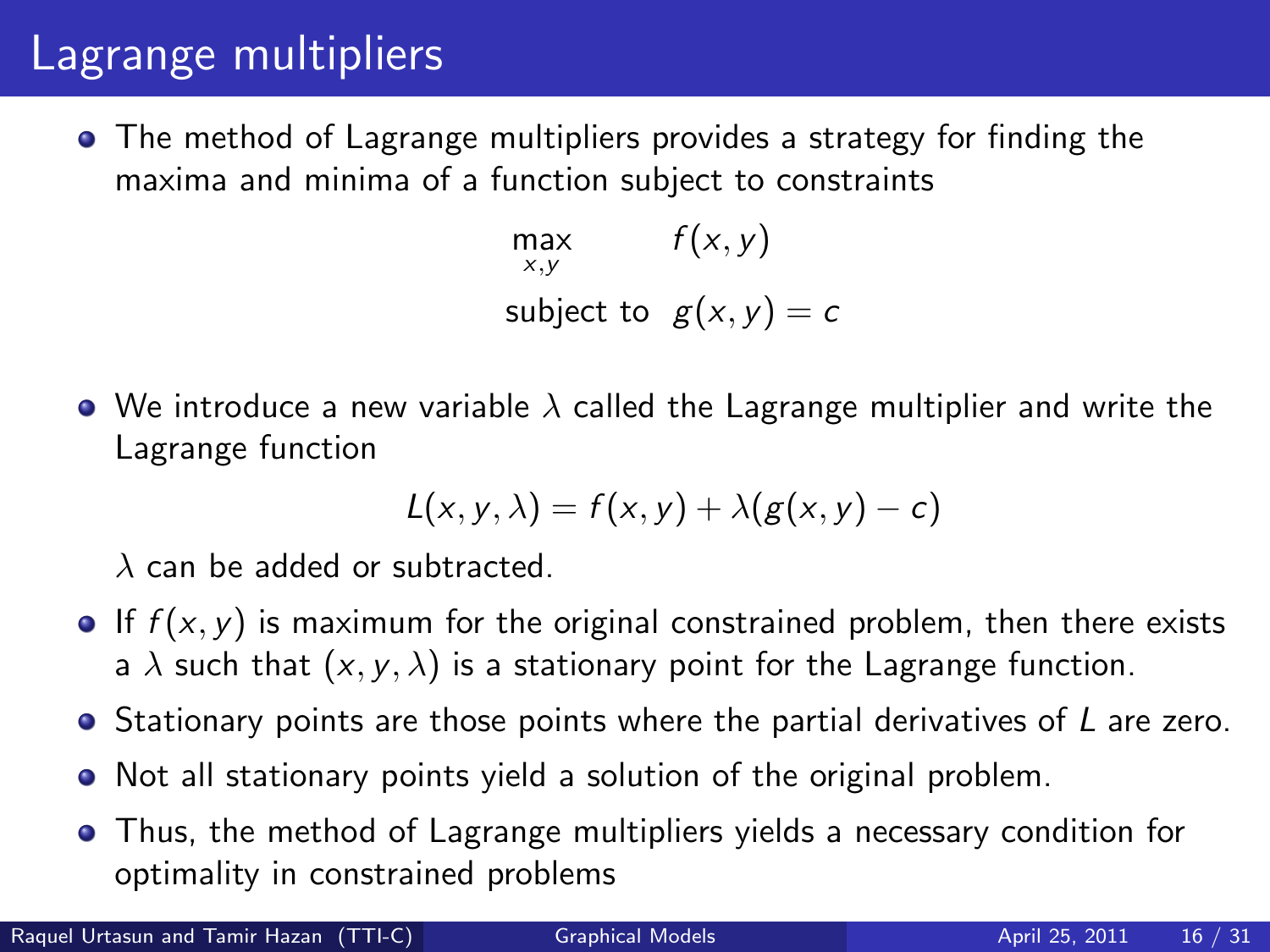# Contours and conditions I

#### Consider a 2D example



- We can visualize the contours  $f(x, y) = d$  for values of d and the contour of g given by  $g(x, y) = c$ .
- While moving along the contour line for  $g = c$  the value of f can vary.
- Only when the contour line for  $g = c$  meets contour lines of f tangentially, we do not increase or decrease the value of  $f$ .

Raquel Urtasun and Tamir Hazan (TTI-C) [Graphical Models](#page-0-0) April 25, 2011 17 / 31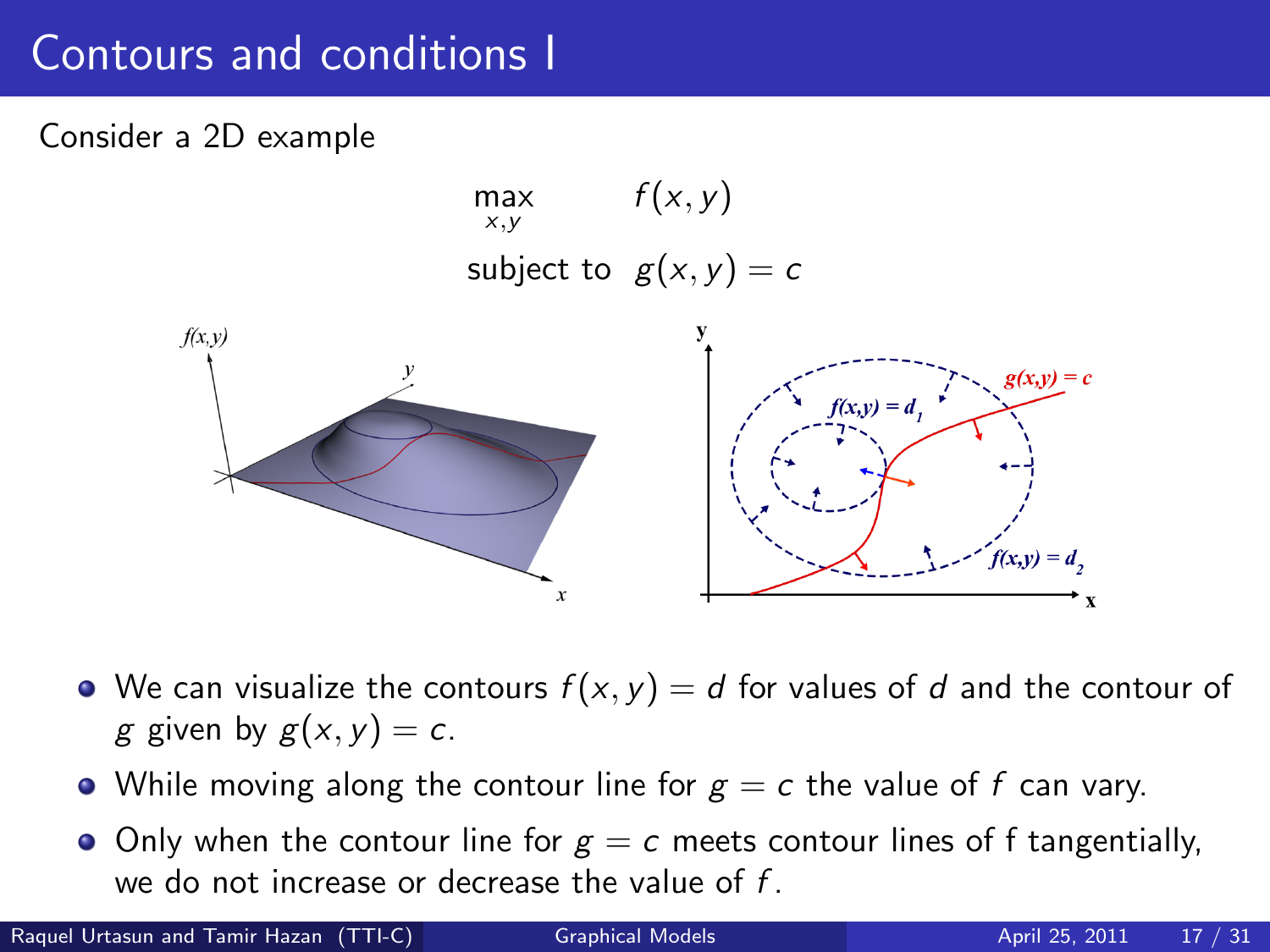# Contours and conditions II

- $\bullet$  The contour lines of f and g touch when the tangent vectors of the contour lines are parallel.
- $\bullet$  This is the same as saying that the gradients of f and g are parallel.
- Thus we want points  $(x, y)$  where  $g(x, y) = c$  and

$$
\nabla_{x,y} f = -\lambda \nabla_{x,y} g
$$

where

$$
\nabla_{x,y} f = \left(\frac{\partial f}{\partial x}, \frac{\partial f}{\partial y}\right), \qquad \nabla_{x,y} g = \left(\frac{\partial g}{\partial x}, \frac{\partial g}{\partial y}\right)
$$

- $\bullet$   $\lambda$  is required as the two gradients might not have the same magnitude.
- To incorporate these conditions into one equation, we introduce an auxiliary function

$$
L(x, y, \lambda) = f(x, y) + \lambda (g(x, y) - c)
$$

and solve  $\nabla_{x,y,\lambda}L(x, y, \lambda) = 0$ .

- This is the method of Lagrange multipliers.
- Note that  $\nabla_{x,y,\lambda}L(x, y, \lambda) = 0$  implies  $g(x, y) = c$ .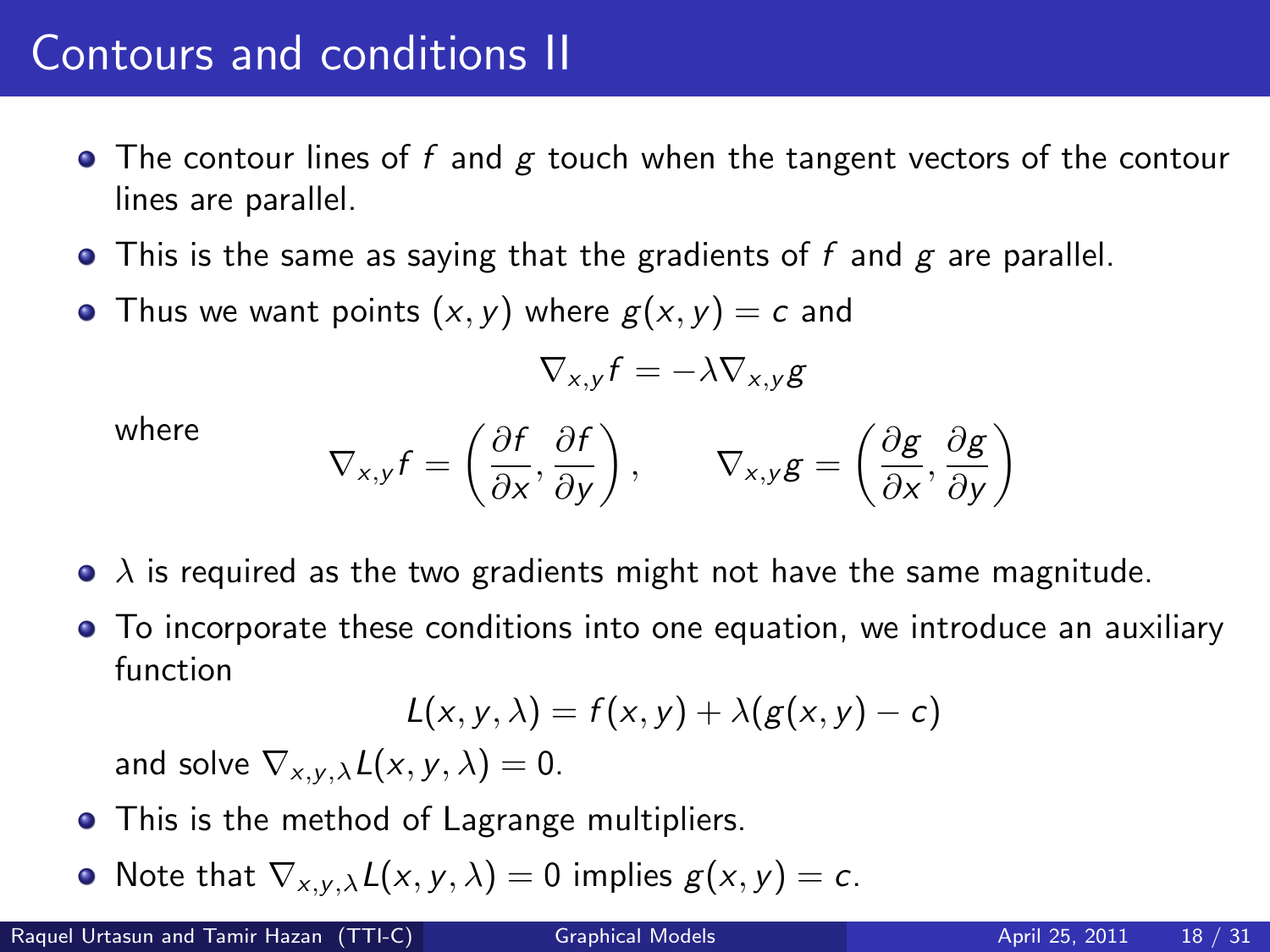# Handling multiple constraints I



- If we consider only the points that satisfy the constraints then a point  $(p, f(p))$  is a stationary point of f iff the constraints at that point do not allow movement in a direction where  $f$  changes value.
- Once we have located the stationary points, we need to test if its a minimum, a maximum or just a stationary point that is neither.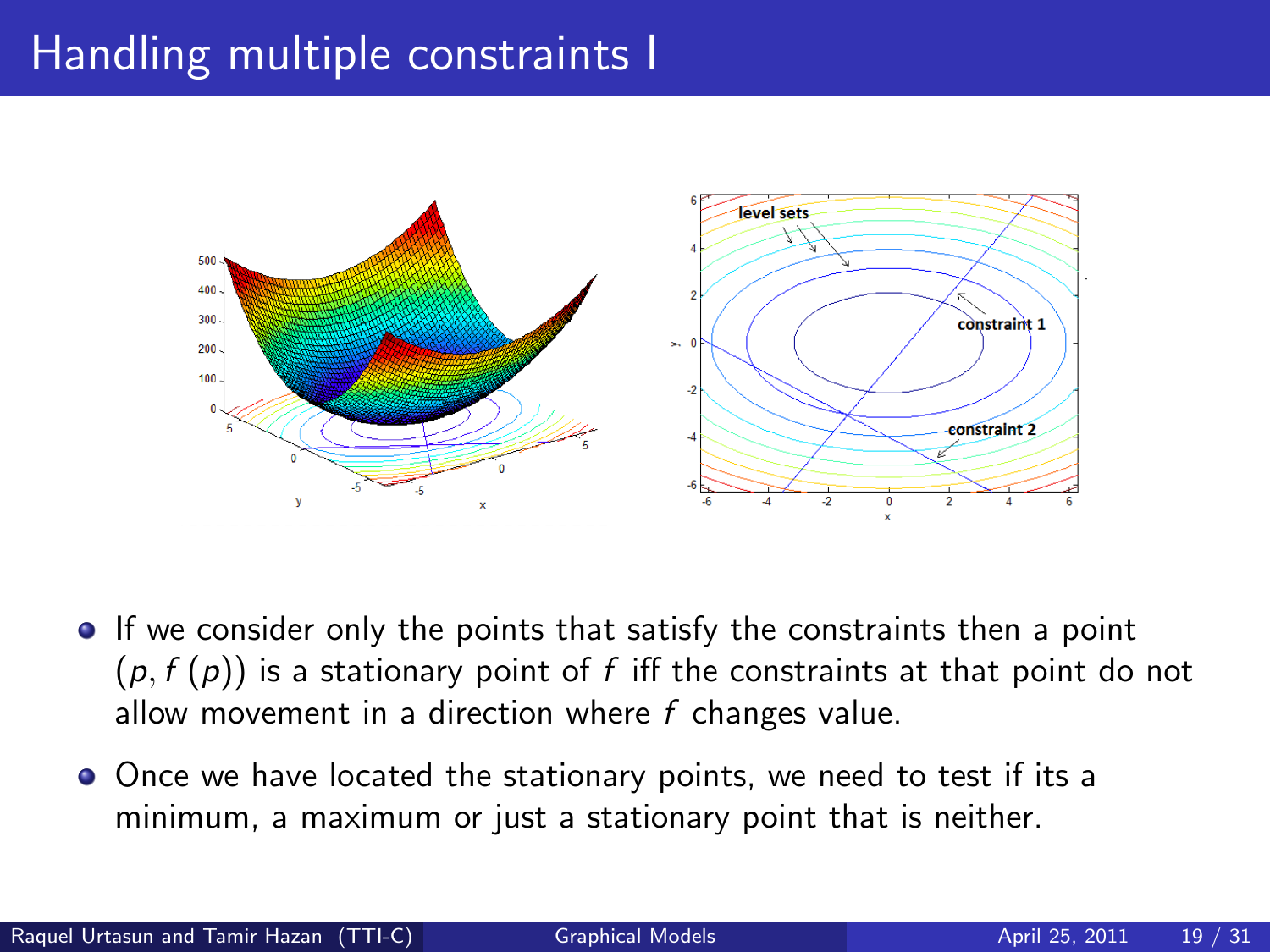# Handling multiple constraints II

• Consider the level set of f at  $(p, f(p))$ .

- Let  $\{v_L\}$  be the set of vectors containing the directions in which we can move and still remain in the same level set.
- Thus, for every vector v in  $\{v_l\}$  we have

$$
\Delta f = \frac{df}{dx_1}v_{x_1} + \cdots + \frac{df}{dx_N}v_{x_N}
$$

with  $v_{x_k}$  the  $x_k$ -th component of  $v$ .

- Thus we can write  $\nabla f \cdot \mathbf{v} = 0$ , with  $\nabla f = [\frac{df}{dx_1}, \cdots, \frac{df}{dx_N}]^T$ .
- $\bullet$  All directions from this point that do not change the value of f must be perpendicular to  $\nabla f(p)$ .
- We can also write  $\nabla g \cdot v = 0$ .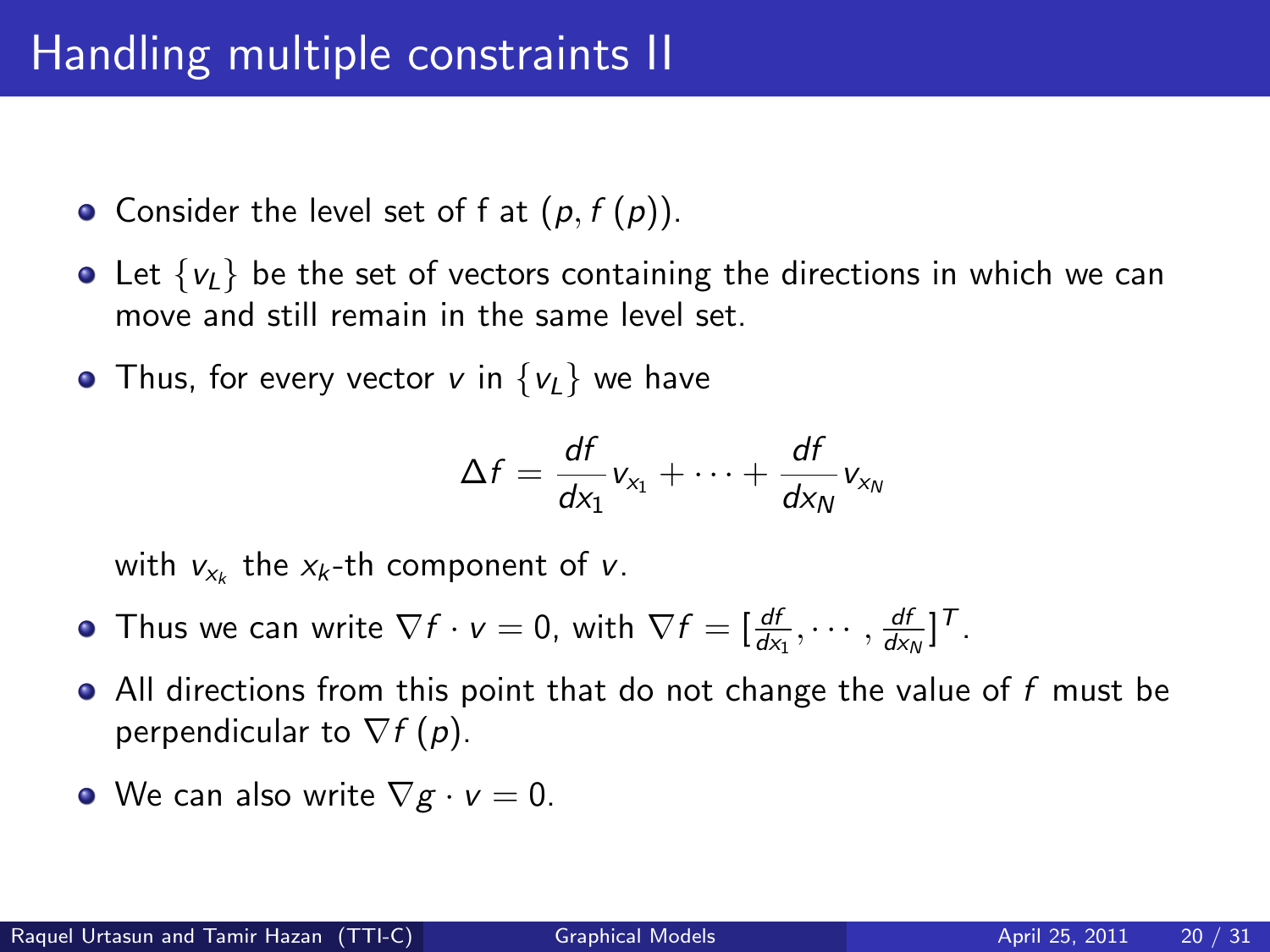#### Single constraint revisited

 $\bullet$  At stationary points the direction that changes f is in the same direction that violates the constraint so

$$
\nabla f(p) = \lambda \nabla g(p) \qquad \Rightarrow \qquad \nabla f(p) - \lambda \nabla g(p) = 0
$$

• We only do this test when the point  $g(p) = 0$ , we have 2 eq. that when solved, identify all constrained stationary points:

$$
\begin{cases}\ng(p) = 0 & \text{means point satisfies constraint} \\
\nabla f(p) - \lambda \nabla g(p) = 0 & \text{means point is a stationary point}\n\end{cases}
$$

• Fully expanded, there are  $N+1$  simultaneous equations that need to be solved for the  $N + 1$  variables which are  $\lambda$  and  $x_1, x_2, \ldots, x_N$ :

$$
g(x_1, x_2,..., x_N) = 0
$$
  
\n
$$
\frac{df}{dx_1}(x_1, x_2,..., x_N) - \lambda \frac{dg}{dx_1}(x_1, x_2,..., x_N) = 0
$$
  
\n
$$
\vdots
$$
  
\n
$$
\frac{df}{dx_N}(x_1, x_2,..., x_N) - \lambda \frac{dg}{dx_N}(x_1, x_2,..., x_N) = 0
$$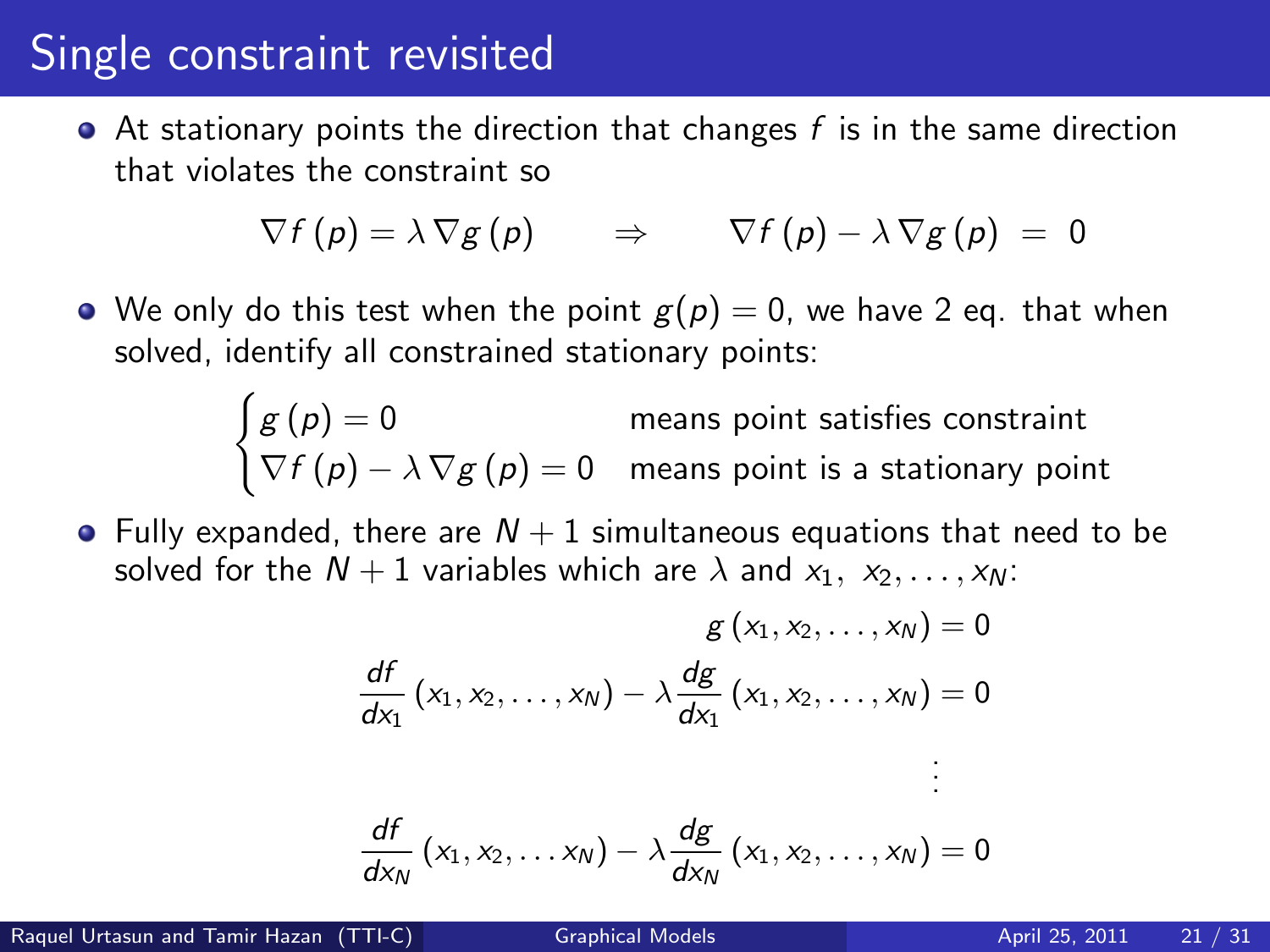## Multiple constraints

- **If there is more than one constraint active together, each constraint** contributes a direction that will violate it.
- **•** Together, these violation directions form a violation space.
- The direction that changes f at p is in the violation space defined by the constraints  $g_1, g_2, \ldots, g_M$  if and only if:

$$
\sum_{k=1}^M \lambda_k \nabla g_k(p) = \nabla f(p) \quad \Rightarrow \quad \nabla f(p) - \sum_{k=1}^M \lambda_k \nabla g_k(p) = 0
$$

Add equations to guarantee that we only perform this test when we are at a point that satisfies every constraint:

$$
g_1(\rho)=0
$$

. . .

$$
g_M(p) = 0
$$
  

$$
\nabla f(p) - \sum_{k=1}^{M} \lambda_k \nabla g_k(p) = 0
$$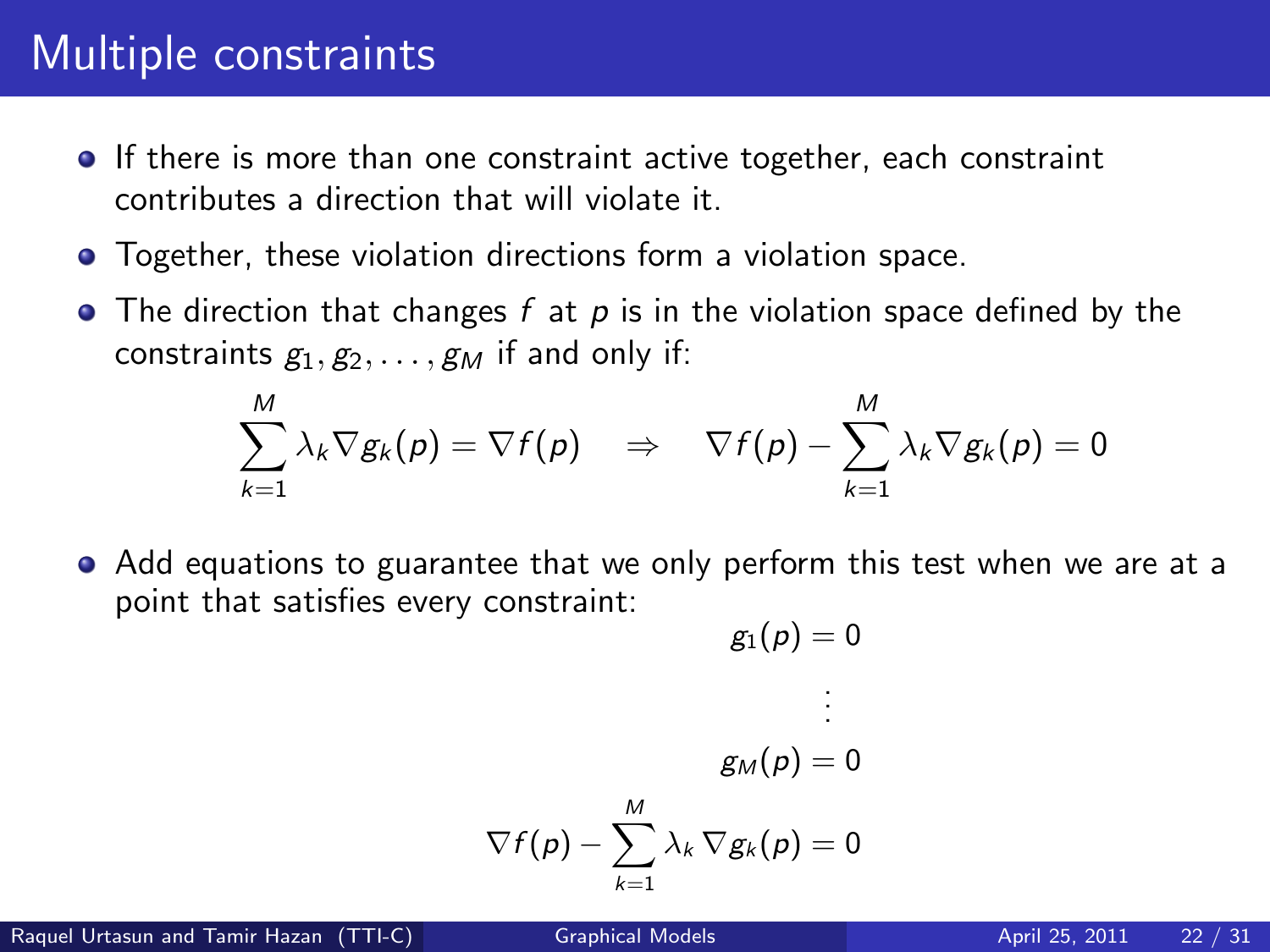## Lagrangian

Every equation equal to zero is exactly what one would have to do to solve for the unconstrained stationary points of the Lagrangian

$$
L(x_1,\ldots,x_N,\lambda_1,\ldots,\lambda_M)=f(x_1,\ldots,x_N)-\sum_{k=1}^M \lambda_k g_k(x_1,\ldots,x_N)
$$

- Solving the equation above for its unconstrained stationary points generates exactly the same stationary points as solving for the constrained stationary points of f under the constraints  $g_1, g_2, \ldots, g_M$ .
- **•** The function above is called a **Lagrangian**.
- The scalars  $\lambda_1, \lambda_2, \ldots, \lambda_M$  are called Lagrange Multipliers.
- This optimization method itself is called **The Method of Lagrange** Multipliers.
- **•** This method is generalized by the **Karush-Kuhn-Tucker conditions**, which can also take into account inequality constraints of the form  $h(x) \leq c$ .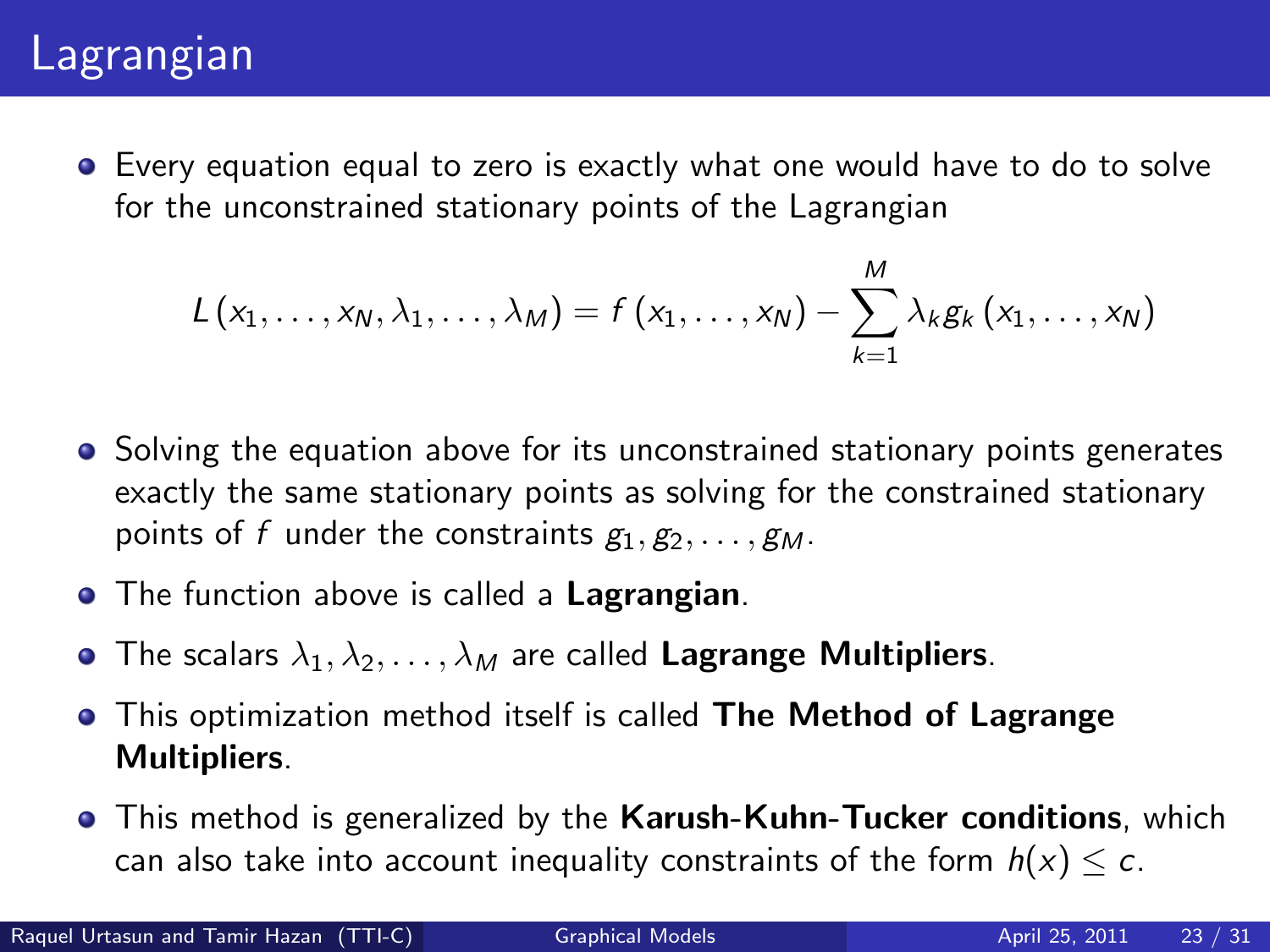**•** Let's consider the following optimization problem

$$
\min_{x} f(x)
$$
\nsubject to  $g_i(x) \leq 0$ ,  $h_j(x) = 0$ 

- **•** Suppose that the objective function, i.e., the function to be minimized, is  $f:\mathbb{R}^n\to\mathbb{R}$  and the constraint functions are  $g_i:\mathbb{R}^n\to\mathbb{R}$  and  $h_j:\mathbb{R}^n\to\mathbb{R}$ .
- Suppose they are continuously differentiable at a point  $x^*$  .
- If  $x^*$  is a local minimum that satisfies some regularity conditions, then there exist constants  $\mu_i$   $(i = 1, ..., m)$  and  $\lambda_i$   $(j = 1, ..., l)$ , called KKT multipliers, such that the following properties are satisfied.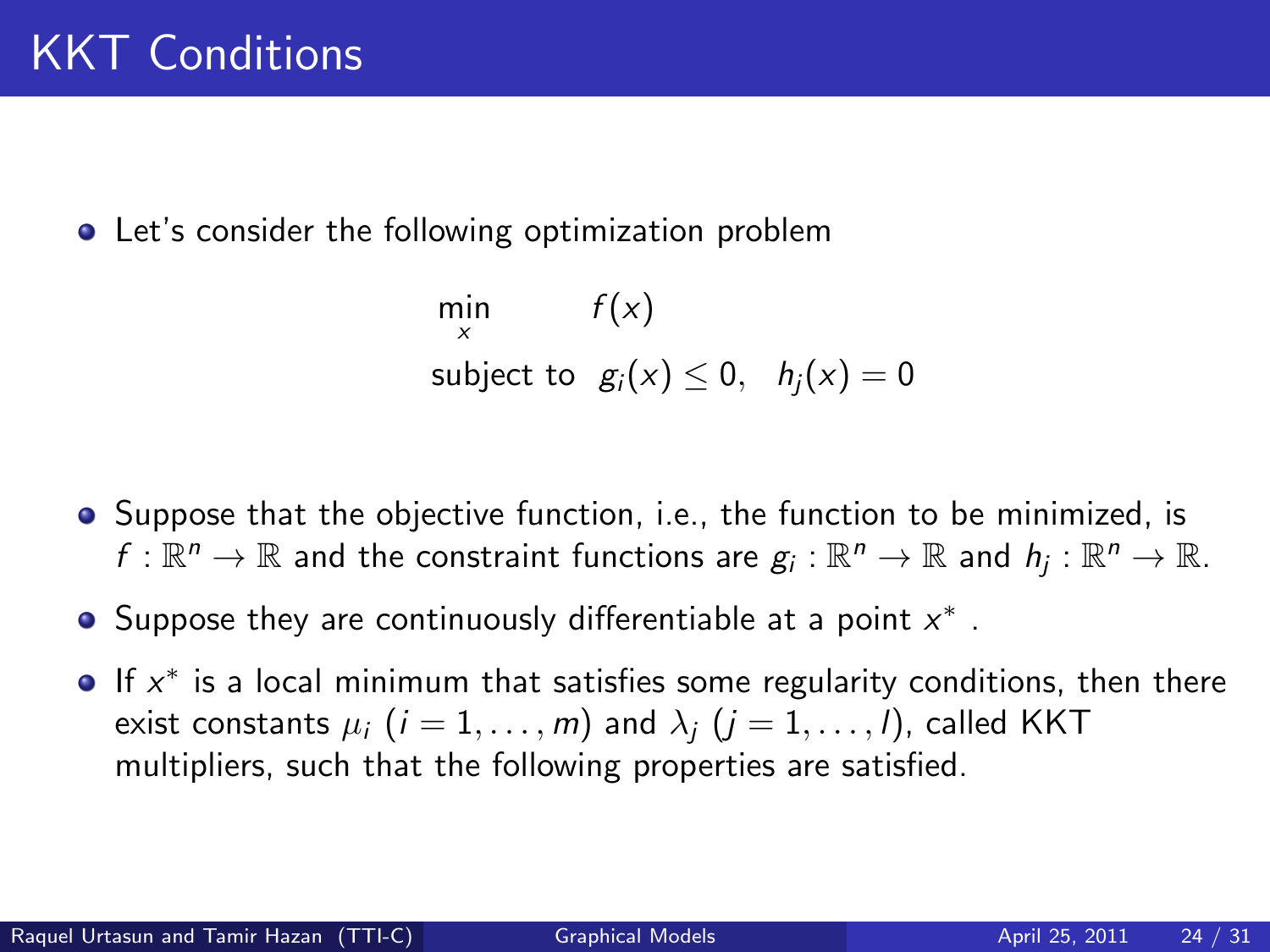Stationarity

$$
\nabla f(x^*) + \sum_{i=1}^m \mu_i \nabla g_i(x^*) + \sum_{j=1}^l \lambda_j \nabla h_j(x^*) = 0,
$$

Primal feasibility

$$
g_i(x^*) \le 0, \text{ for all } i = 1, \dots, m
$$
  

$$
h_j(x^*) = 0, \text{ for all } j = 1, \dots, l
$$

Dual feasibility

$$
\mu_i \geq 0, \text{ for all } i=1,\ldots,m
$$

Complementary slackness

$$
\mu_i g_i(x^*) = 0, \text{ for all } i = 1, \ldots, m.
$$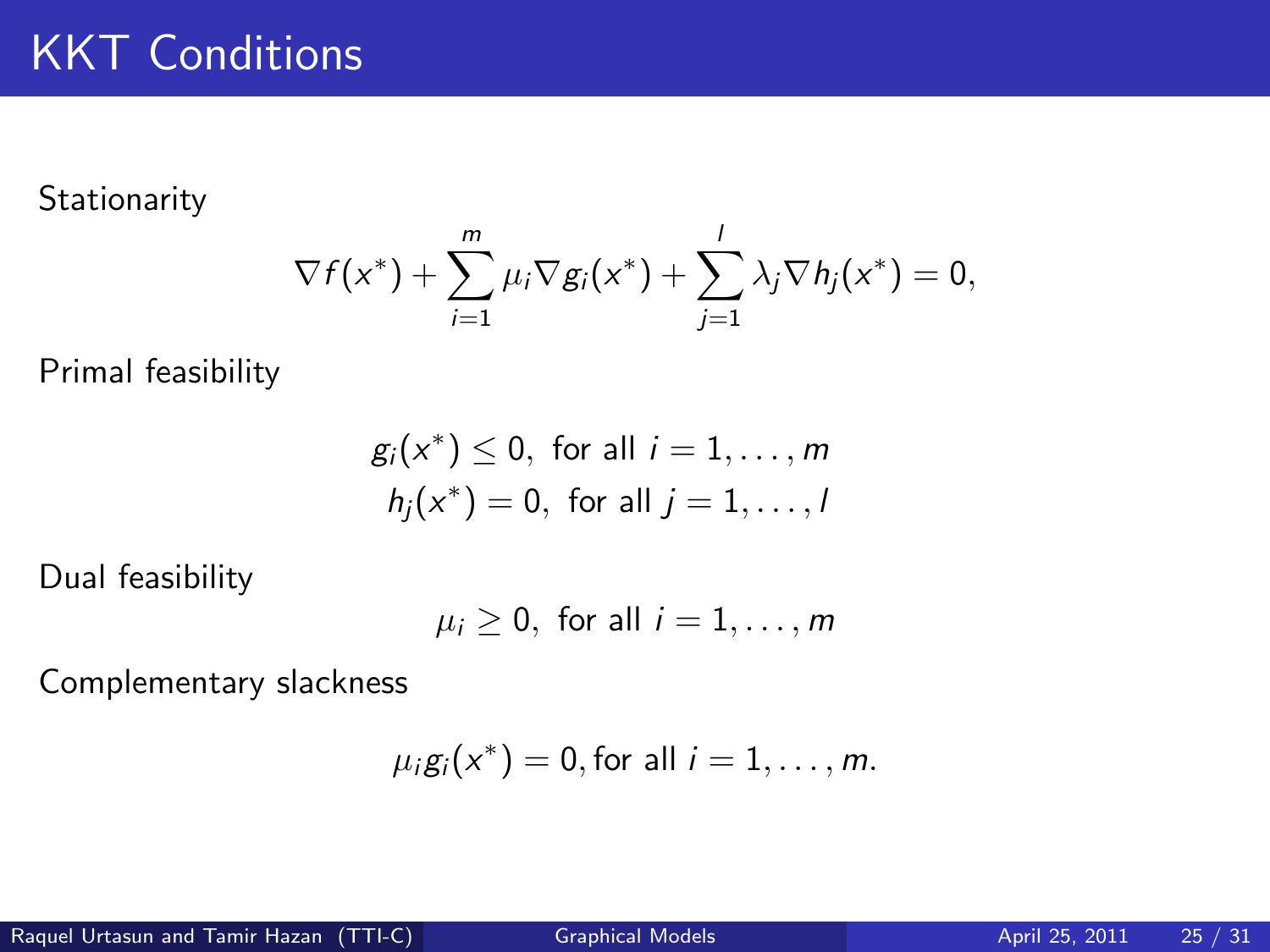### Our optimization problem

- Assume that the potentials are strictly positive.
- We can look for stationary points of the optimization problem

CTree-Optimize  
\nFind  
\n
$$
Q = \{\beta_i : i \in \mathcal{V}_T\} \cup \{\mu_{i,j} : (i-j) \in \mathcal{E}_T\}
$$
\nthat maximize  
\n
$$
\tilde{F}[\tilde{P}_{\Phi}, Q]
$$
\n
$$
\mu_{i,j}[s_{i,j}] = \sum_{C_i - S_{i,j}} \beta_i[c_i]
$$
\nsubject to  
\n
$$
\forall (i-j) \in \mathcal{E}_T, \forall s_{i,j} \in Val(S_{i,j})
$$
\n
$$
\sum_{c_i} \beta_i[c_i] = 1 \qquad \forall i \in \mathcal{V}_T
$$
\n
$$
\beta_i[c_i] \geq 0 \qquad \forall i \in \mathcal{V}_T, c_i \in Val(C_i)
$$

- In this case there is a single maximum.
- We use the method of Lagrange multipliers to characterize the stationary points.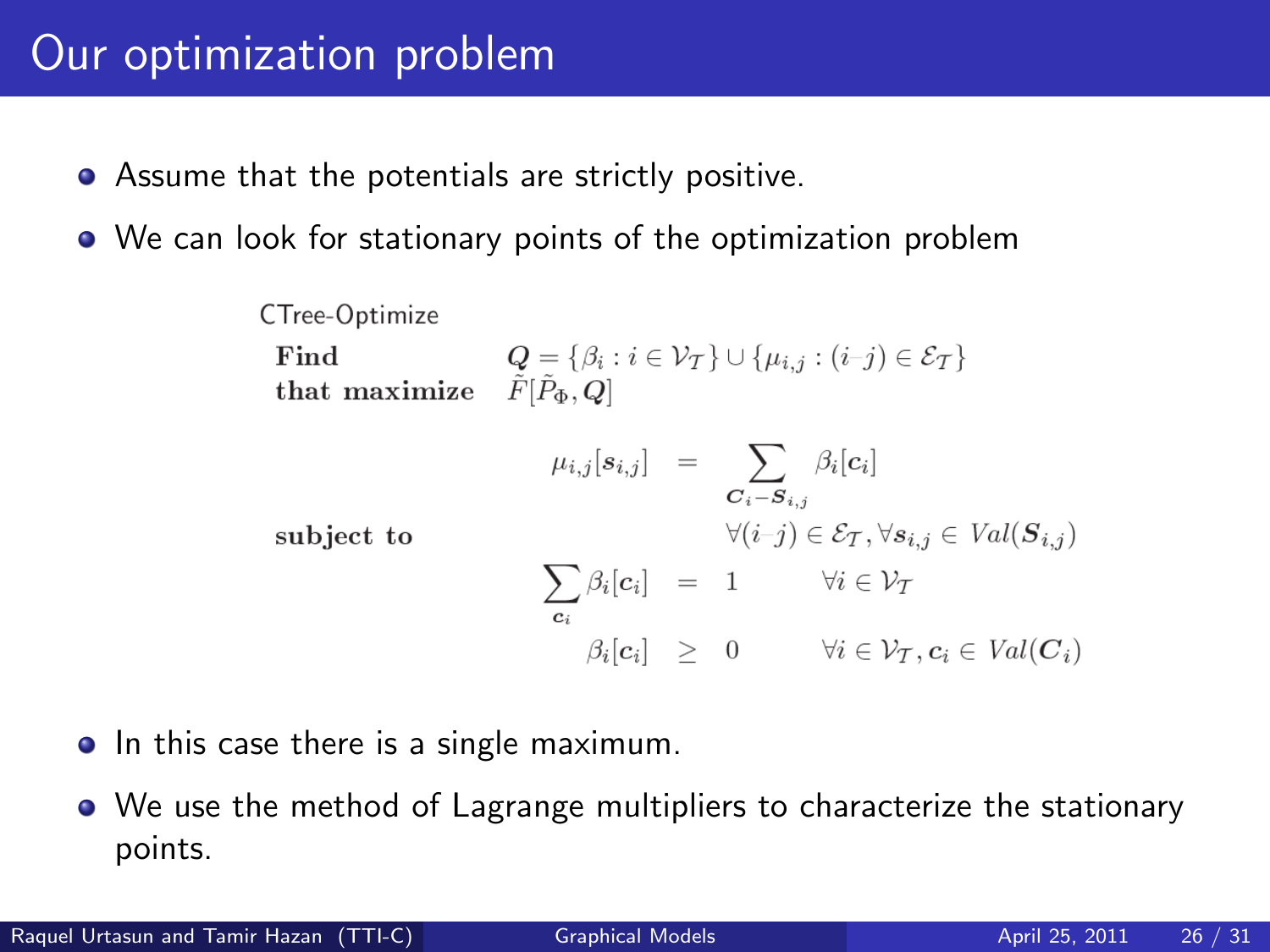**Theorem:** A set of beliefs **Q** is a stationary point of the C-Tree-Optimize algorithm iff there exist a set of factors  $\{\delta_{i\to i}(\mathbf{S}_{i,j}) : (i - j) \in \mathcal{E}_{\mathcal{T}}\}$  such that

$$
\delta_{i\to j} \propto \sum_{\mathbf{C}_i-\mathbf{S}_{i,j}} \psi_i \left( \prod_{k\in Nb_i-\{j\}} \delta_{k\to i} \right)
$$

and moreover we have

$$
\beta_i \propto \psi_i \left( \prod_{j \in Nb_i} \delta_{j \to i} \right)
$$
  

$$
\mu_{i,j} = \delta_{j \to i} \cdot \delta_{i \to j}
$$

**Proof:** In the next set of slides by means of the method of Lagrange multipliers.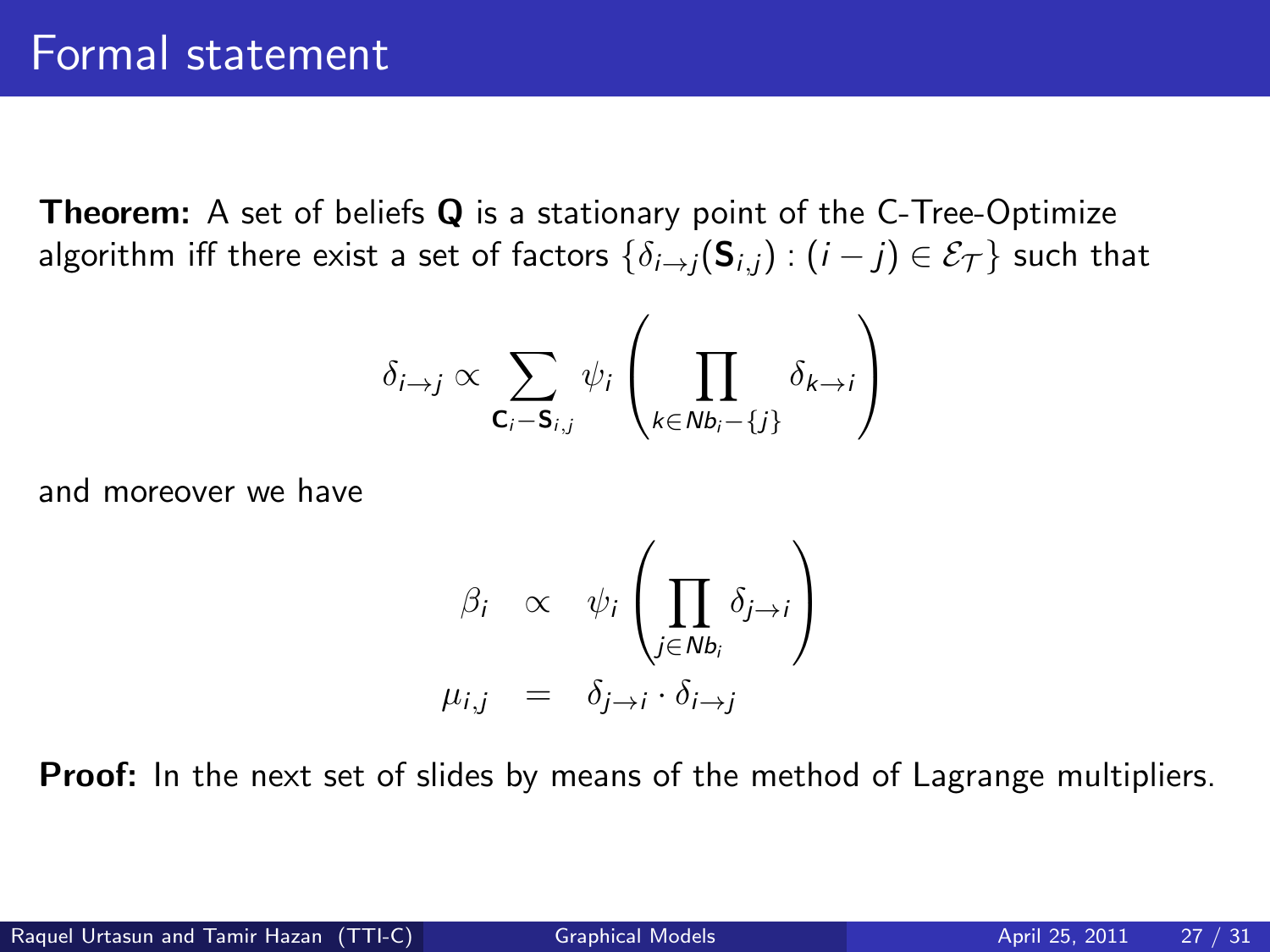## Lagrangian

- We don't need to impose the constraint that the beliefs are positive when the factors are positive, as this will already be satisfied.
- We write the Lagrangian as

$$
L = \hat{F}(\hat{P}_{\Phi}, Q) - \sum_{i \in \mathcal{V}_{\mathcal{T}}} \lambda_i \left( \sum_{\mathbf{c}_i} \beta_i(\mathbf{c}_i) - 1 \right) - \sum_i \sum_{j \in Nb_i} \sum_{\mathbf{s}_{i,j}} \lambda_{j \to i}(\mathbf{s}_{i,j}) \left( \sum_{\mathbf{c}_i - \mathbf{s}_{i,j}} \beta_i(\mathbf{c}_i) - \mu_{i,j}(\mathbf{s}_{i,j}) \right)
$$

where  $Nb_{i}$  is the number of neighbors of  $\mathsf{C}_{i}$  in the clique tree.

- Two types of Lagrange multipliers: marginalization constrains and for sum to one.
- The Lagrangian L is a function of  $\{\beta_i\}$ ,  $\{\mu_{i,j}\}$  and the Lagrange multipliers  $\{\lambda_i\}, \{\lambda_{i\rightarrow i}\}.$
- To find the maximum of the Lagrangian, we take its partial derivatives with respect to  $\beta_i(c_i)$ ,  $\mu_{i,i}(s_{i,i})$  and the Lagrange multipliers.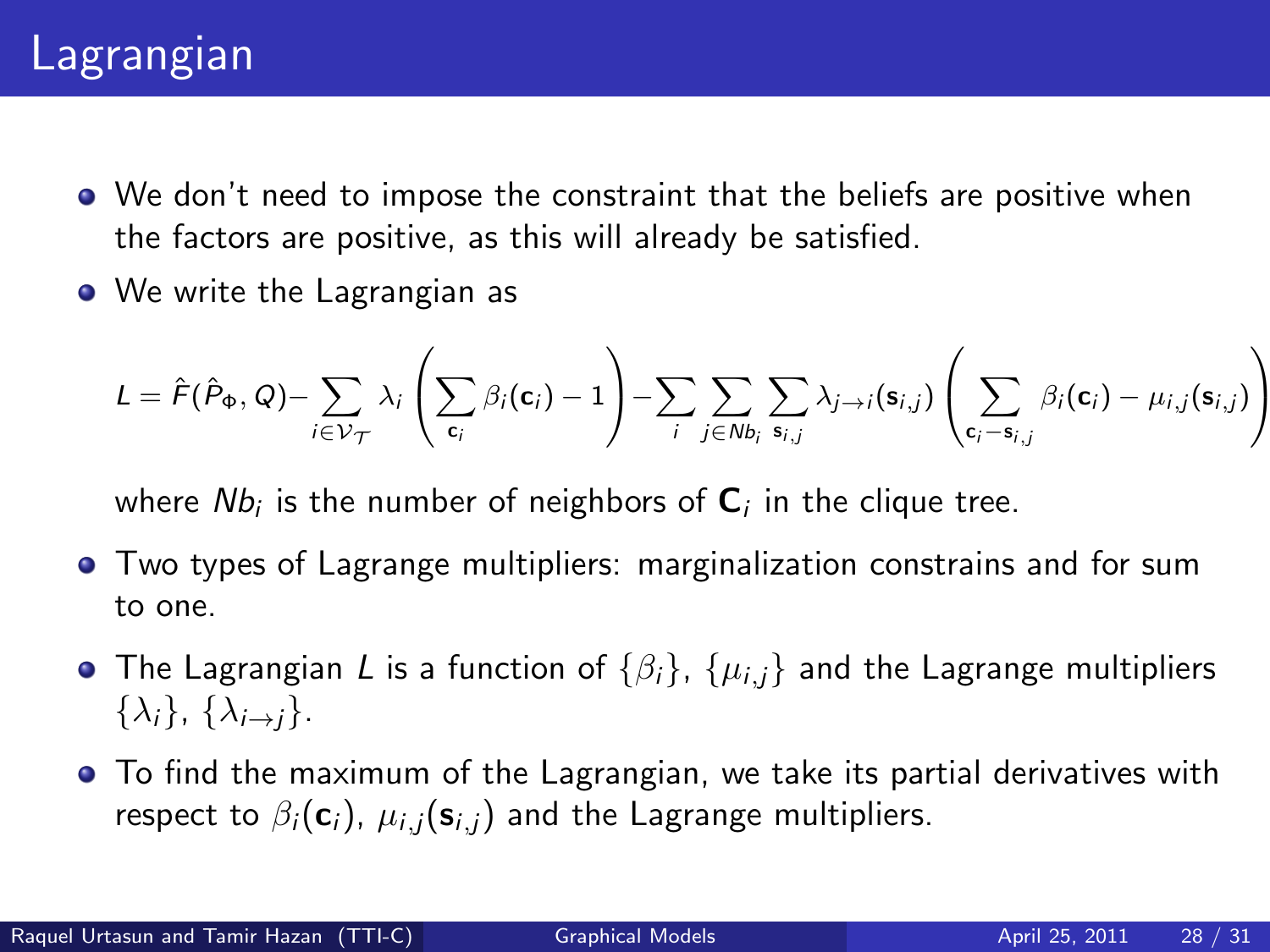## Stationary points

**•** The derivatives are

$$
\frac{\partial L}{\partial \beta_i(\mathbf{c}_i)} = \ln \psi(\mathbf{c}_i) - \ln \beta_i(\mathbf{c}_i) - 1 - \lambda_i - \sum_{j \in Nb_i} \lambda_{j \to i}(\mathbf{s}_{i,j})
$$

$$
\frac{\partial L}{\partial \mu_{i,j}(\mathbf{s}_{i,j})} = \ln \mu_{i,j}(\mathbf{s}_{i,j}) + 1 + \lambda_{i \to j}(\mathbf{s}_{i,j}) + \lambda_{j \to i}(\mathbf{s}_{i,j})
$$

At the stationary point these derivatives are zero, so we get

$$
\beta_i(\mathbf{c}_i) = \exp\{-1 - \lambda_i\} \psi_i(\mathbf{c}_i) \prod_{j \in Nb_i} \exp(-\lambda_{j \to i}(\mathbf{s}_{i,j})
$$
  

$$
\mu_{i,j}(\mathbf{s}_{i,j}) = \exp\{-1\} \exp\{-\lambda_{i \to j}(\mathbf{s}_{i,j}) \exp\{-\lambda_{j \to i}(\mathbf{s}_{i,j})\}
$$

- The beliefs are functions of the form  $exp{\{\lambda_{i\to j}(s_{i,j})\}}$ , and  $\mu_{i,j}(s_{i,j})$  is the product of two such terms.
- These play the role of messages, we define

$$
\delta_{i\to j}(\mathbf{s}_{i,j}) \triangleq \exp\{-\lambda_{i\to j}(\mathbf{s}_{i,j}) - \frac{1}{2}\}\
$$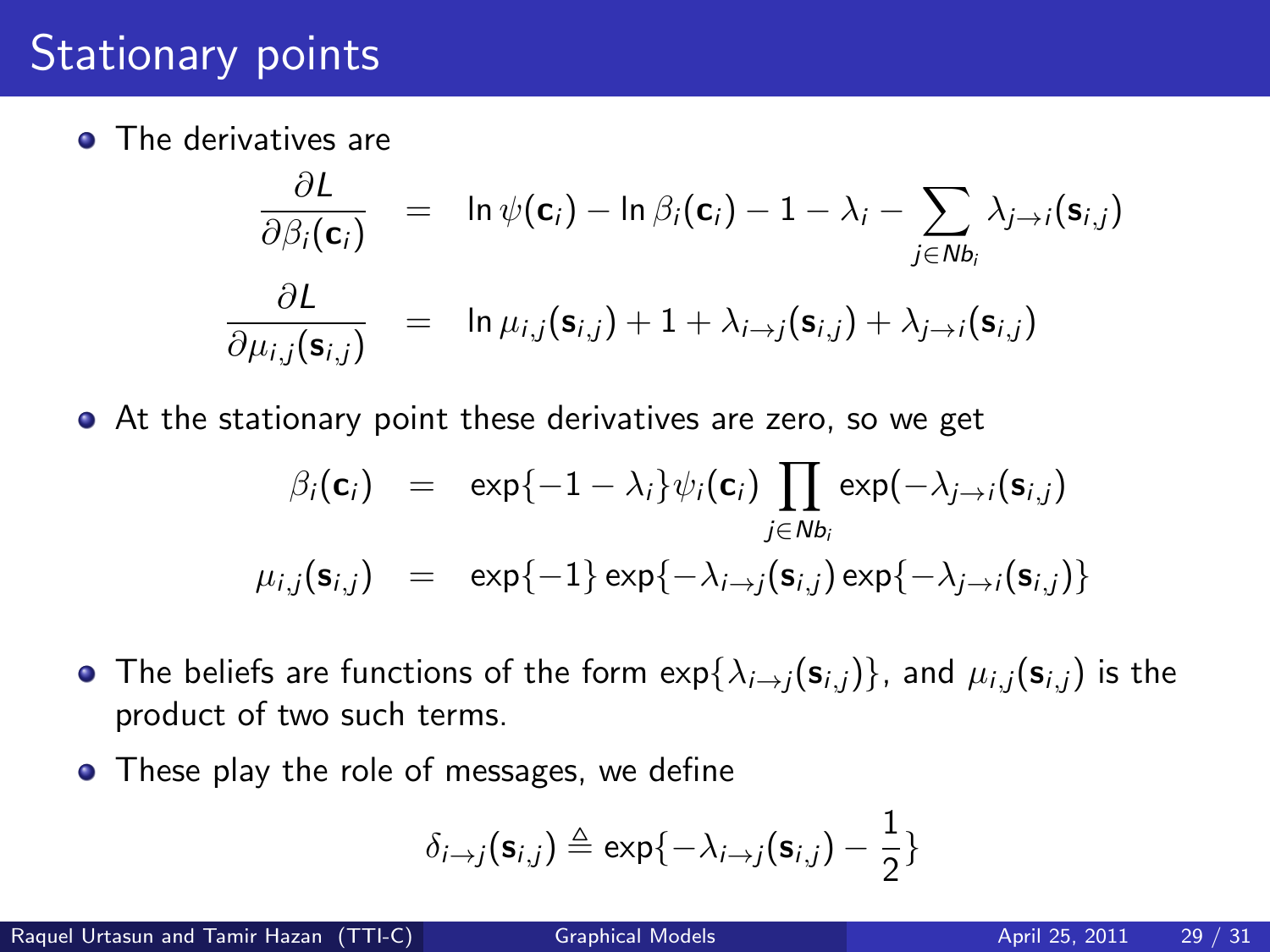# Deriving message passing

**We can now write** 

$$
\beta_i(\mathbf{c}_i) = \exp\{-\lambda_i - 1 + \frac{1}{2}|Nb_i|\}\psi_i(\mathbf{c}_i) \prod_{j \in Nb_i} \delta_{j \to i}(\mathbf{s}_{i,j})
$$
  

$$
\mu_{i,j}(\mathbf{s}_{i,j}) = \delta_{i \to j}(\mathbf{s}_{i,j})\delta_{j \to i}(\mathbf{s}_{i,j})
$$

**• Combining this with the marginalization over the sepset we have** 

$$
\delta_{i\to j}(\mathbf{s}_{i,j}) = \frac{\mu_{i,j}(\mathbf{s}_{i,j})}{\delta_{j\to i}(\mathbf{s}_{i,j})} = \frac{\sum_{\mathbf{C}_i-\mathbf{S}_{i,j}} \beta_i(\mathbf{C}_i, \mathbf{s}_{i,j})}{\delta_{j\to i}(\mathbf{s}_{i,j})}
$$
\n
$$
= \exp\{-\lambda_i - 1 + \frac{1}{2}|Nb_i|\}\sum_{\mathbf{C}_i-\mathbf{S}_{i,j}} \psi(\mathbf{c}_i) \prod_{k\in Nb_i-\{j\}} \delta_{k\to i}(\mathbf{s}_{i,k})
$$

- The messages  $\delta_{i\rightarrow j}$  depend on other messages, and exp $\{-\lambda_i-1+\frac{1}{2}|N b_i|\}$ is a constant.
- Combining this with  $\sum_{\mathbf{c}_i} \beta_i(\mathbf{c}_i) = 1$ , we can solve for the  $\lambda_i$  to ensure that this constant normalizes the  $\beta_i.$